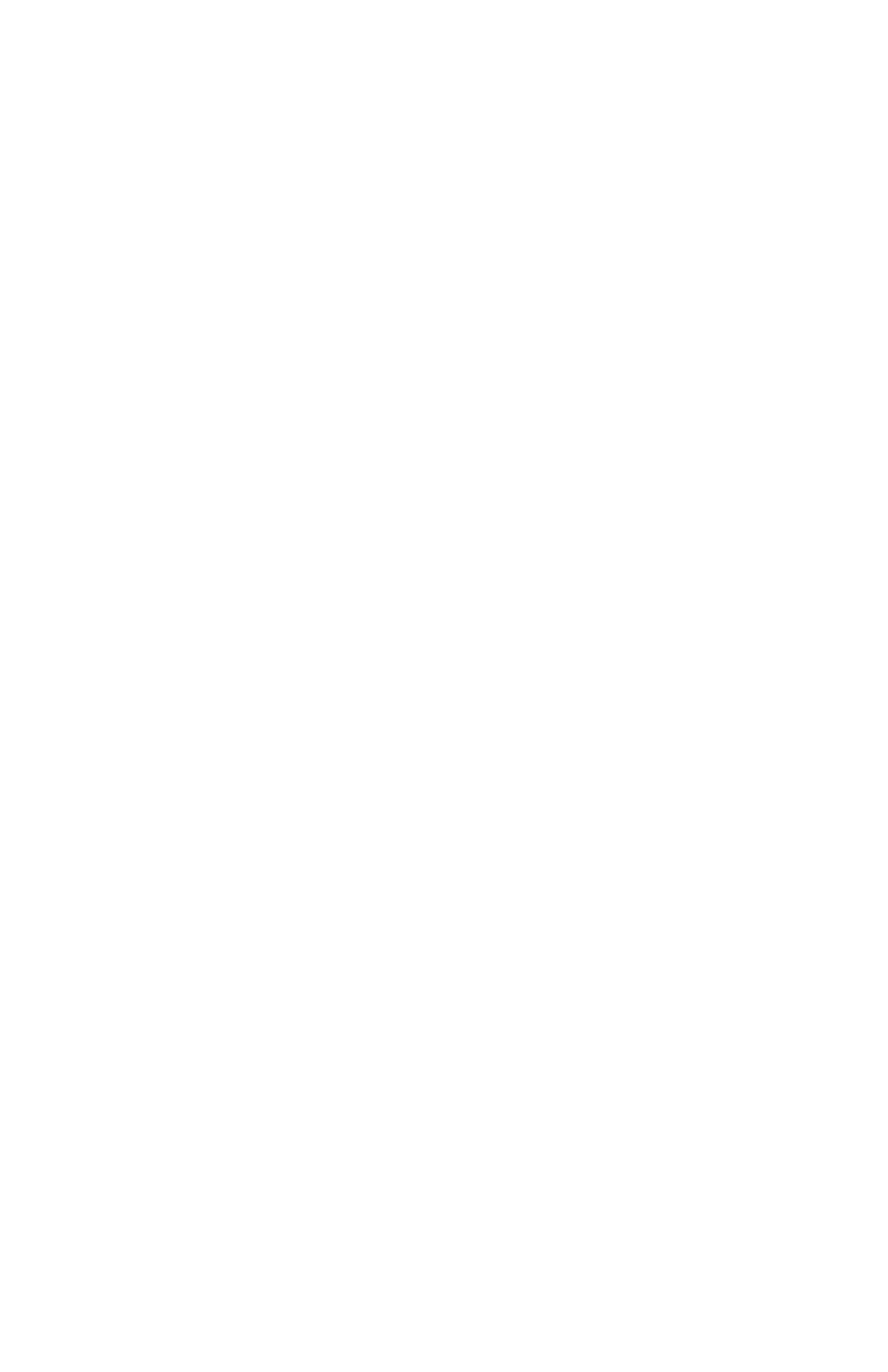

# **2020 Ohio School Boards Association Legislative Platform**

## **Mission**

*OSBA leads the way to educational excellence by serving Ohio's public school board members and the diverse districts they represent through superior service, unwavering advocacy and creative solutions.*

# **Vision**

*OSBA is the recognized and respected voice of public education, leading through demonstrated expertise, active and engaged membership, and superior service in a competitive, global environment.*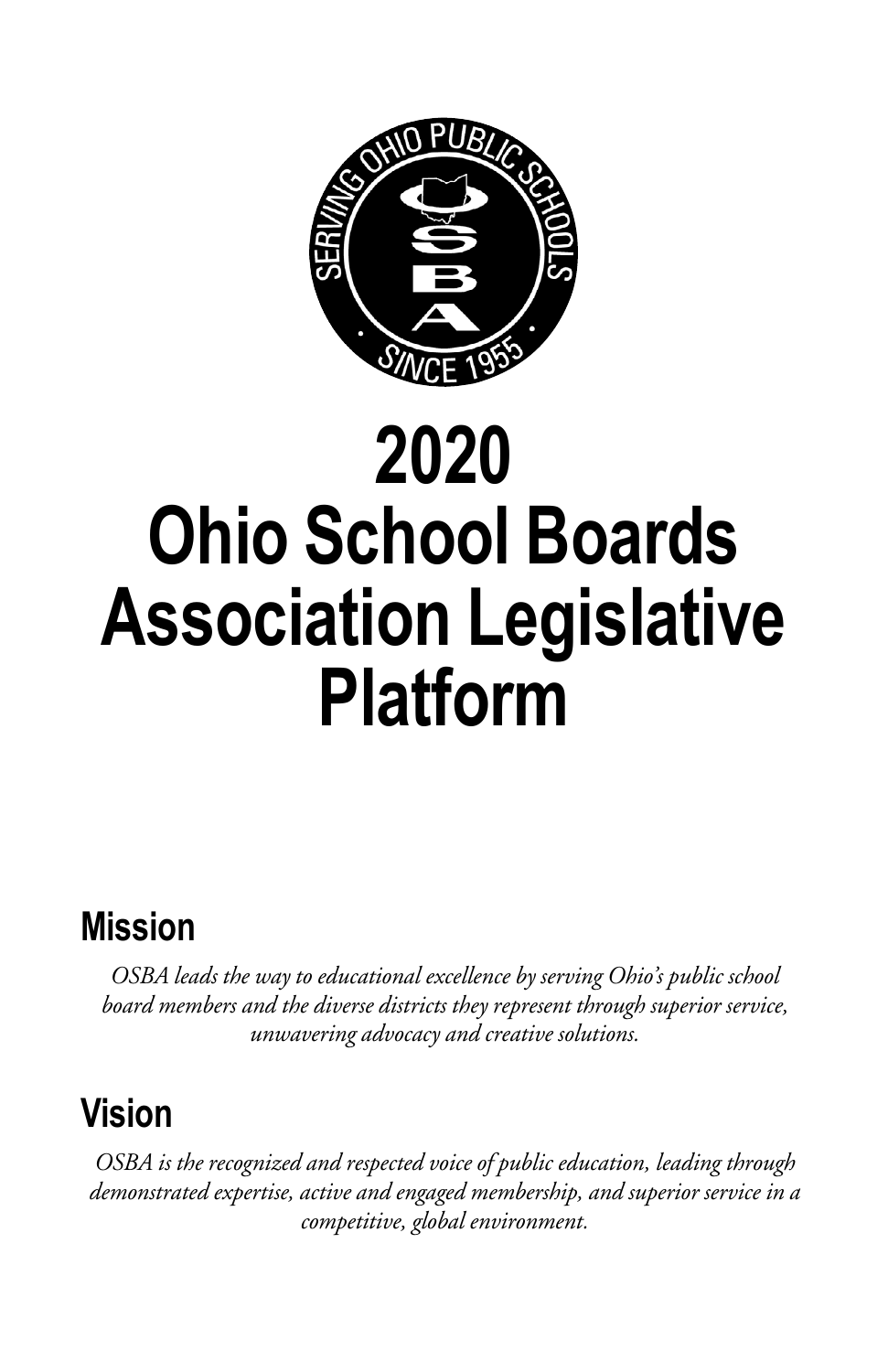# **Foreword**

In 1996, OSBA's Delegate Assembly adopted its first Legislative Platform to reflect legislative goals and beliefs adopted by members in the past. The platform is an ongoing, evolving document that conveys to legislators, policymakers, the public and the media, OSBA's positions on issues. It also guides the association's advocacy efforts.

Each year, OSBA's Delegate Assembly considers resolutions that amend the platform. Regional legislative platform meetings are held to expand involvement by member boards in the process and to provide opportunities for discussion, reactions and input on proposed amendments. Those discussions, reactions and input are then shared with the OSBA Legislative Platform Committee. That committee meets in August to develop recommendations on amendments to the platform for consideration by the Delegate Assembly. Member boards wishing to submit a resolution to amend the platform are required to submit the duly adopted resolutions to OSBA Chief Executive Officer Richard Lewis. Proposed amendments to the platform are then forwarded to the Legislative Platform Committee.

Involvement by board members in the legislative process has never been needed more. Critical issues of school finance, taxation, governance and others are being considered and debated at the state and federal level. Legislative liaisons and Federal Relations Network (FRN) members need to become actively involved at the grassroots level to convey the OSBA platform to their local legislators. Your involvement is needed because Ohio's public schools are our future and investing in education is an investment in that future, not an expense.

**Lee Schreiner**, president, Lschreiner@ohioschoolboards.org **Richard Lewis**, CAE, chief executive officer, rLewis@ohioschoolboards.org **Jennifer Hogue**, director of legislative services, jhogue@ohioschoolboards.org **Will Schwartz**, deputy director of legislative services, wschwartz@ohioschoolboards.org **Nicole Piscitani**, lobbyist, npiscitani@ohioschoolboards.org

Ohio School Boards Association 8050 North High Street, Suite 100 Columbus, Ohio 43235-6481  $(614)$  540-4000  $\bullet$  (800) 589-OSBA fax:  $(614)$  540-4100  $\bullet$  www.ohioschoolboards.org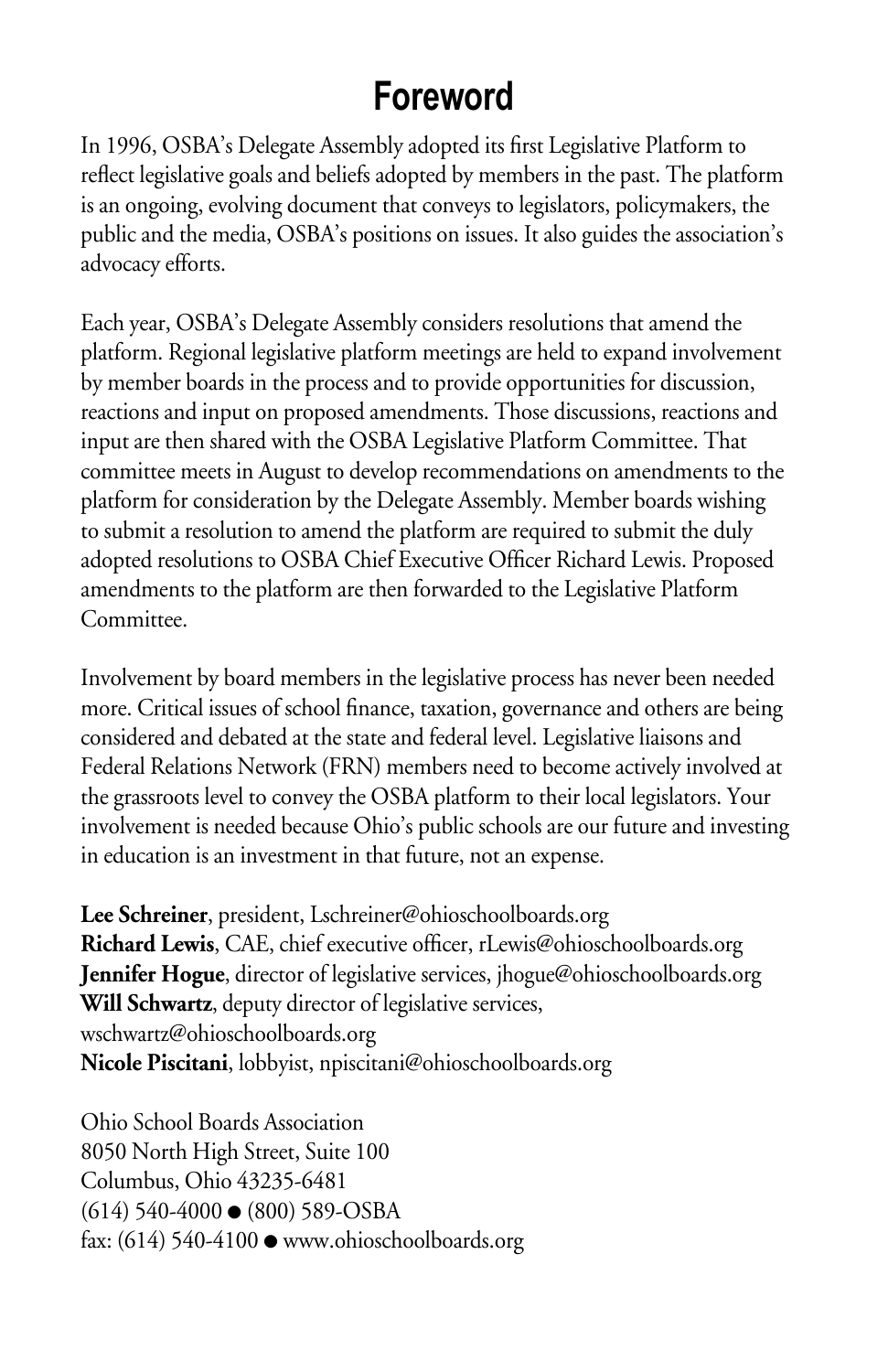# **Table of contents**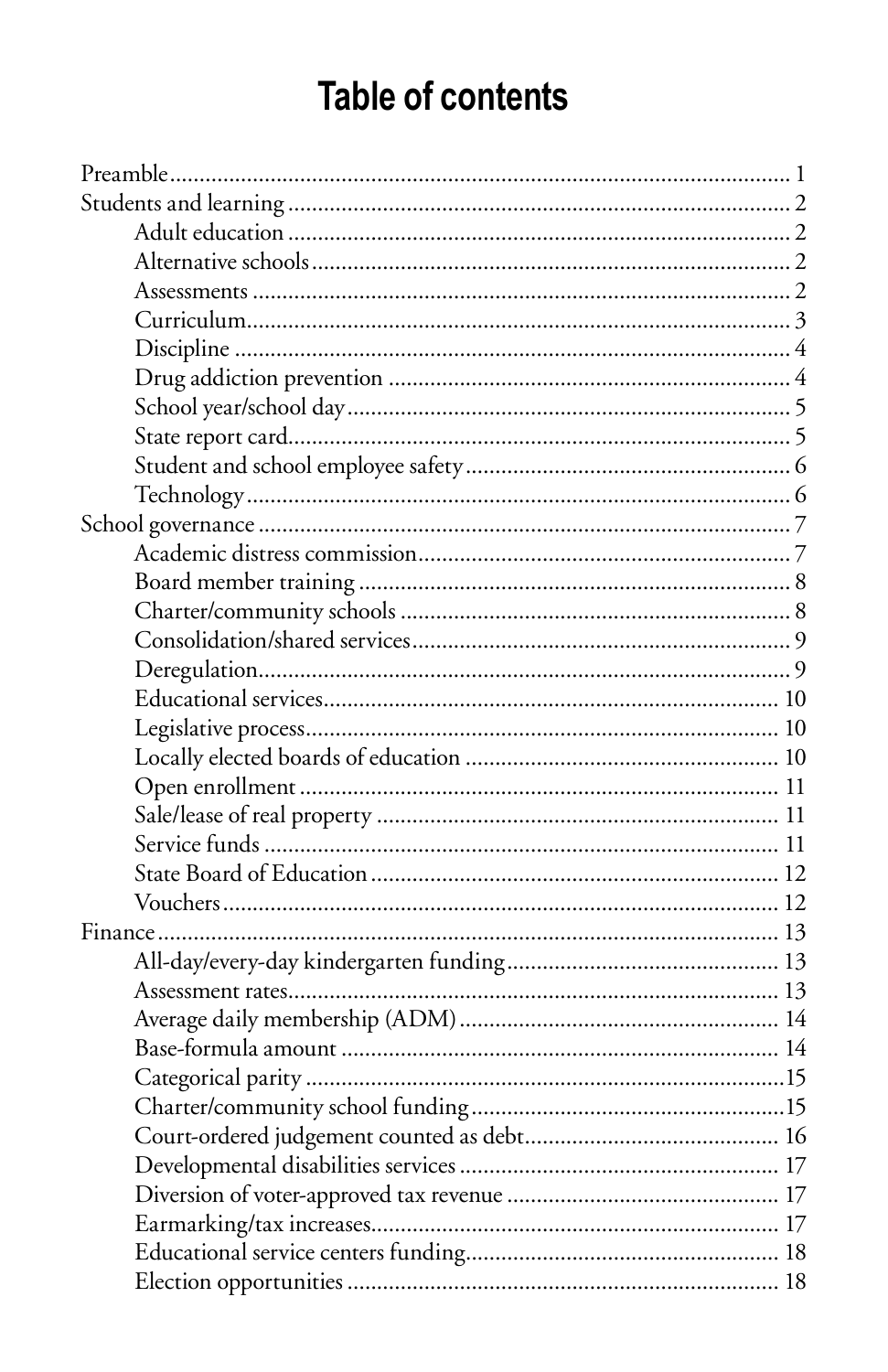| School bus purchase and transportation reimbursement 24 |  |
|---------------------------------------------------------|--|
|                                                         |  |
|                                                         |  |
|                                                         |  |
|                                                         |  |
|                                                         |  |
|                                                         |  |
|                                                         |  |
|                                                         |  |
|                                                         |  |
|                                                         |  |
|                                                         |  |
|                                                         |  |
|                                                         |  |
|                                                         |  |
|                                                         |  |
|                                                         |  |
|                                                         |  |
|                                                         |  |
|                                                         |  |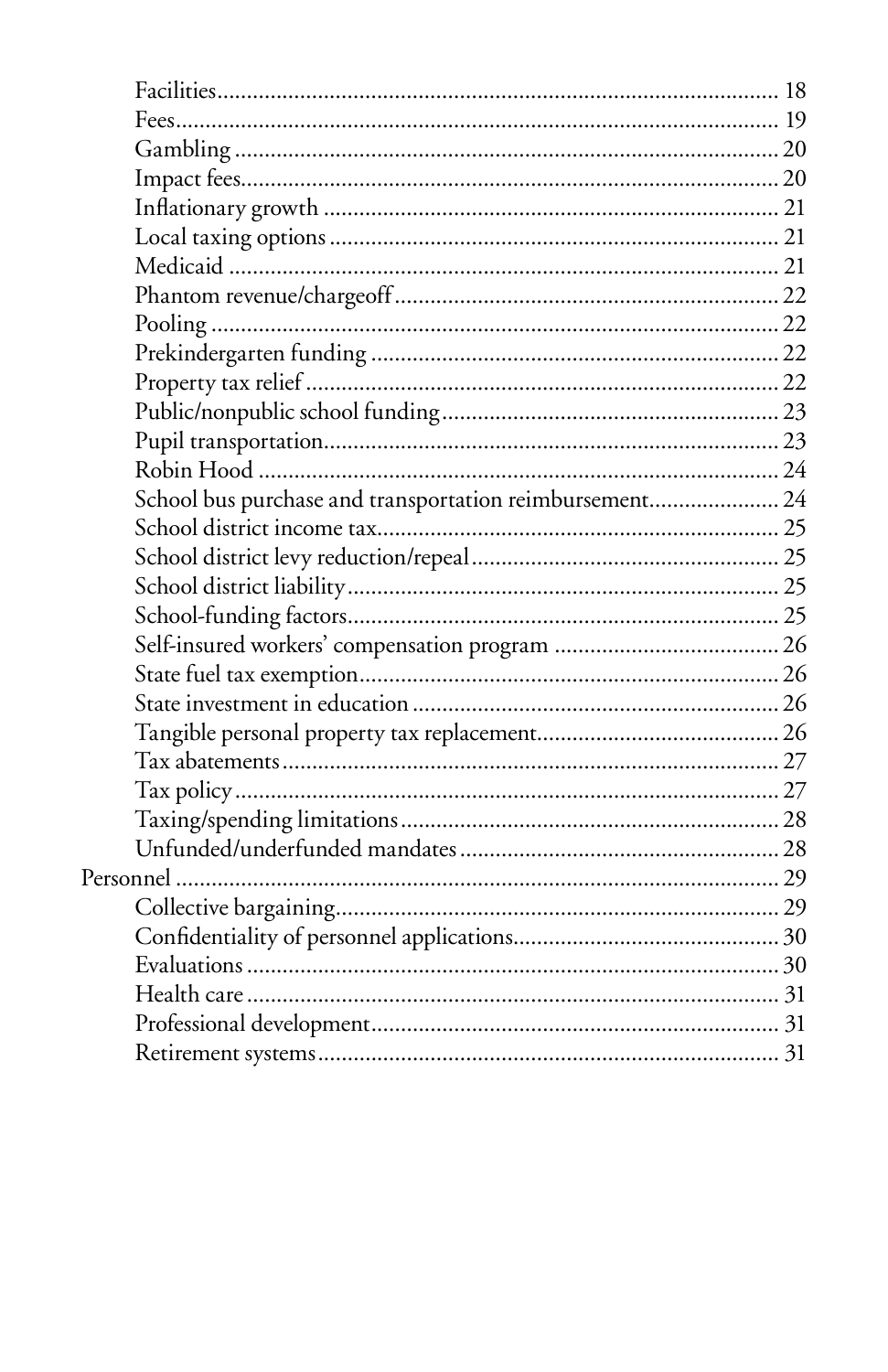# **2020 Ohio School Boards Association Legislative Platform**

### **Preamble**

The purpose of the Ohio School Boards Association (OSBA) Legislative Platform is to state publicly OSBA's positions on a variety of issues facing public education. The platform conveys to legislators, policymakers, the public and the media where OSBA stands. The platform guides OSBA's advocacy efforts.

Each item in the platform has been approved by at least 75% of the voting delegates in the OSBA Delegate Assembly, where every member board of education has a vote.

The level of specificity in the language is by design. The platform is sufficiently precise to state OSBA's position, but it is not so specific that it ties OSBA's hands and prevents OSBA from achieving the best result consistent with the platform. Latitude is given to the staff to interpret and apply the statements in the platform. The staff is accountable to the membership and keeps the membership informed about progress in implementing the platform.

Recognizing that support of public education is an investment in Ohio's future, OSBA works in cooperation with parents, students, staff, community groups, members of educational organizations, state and local policymakers and others to make the support of public education a state priority. OSBA promotes and supports reform that provides for a system of public schools that is accountable to the communities they serve and prepares students to be productive citizens in a competitive and global society.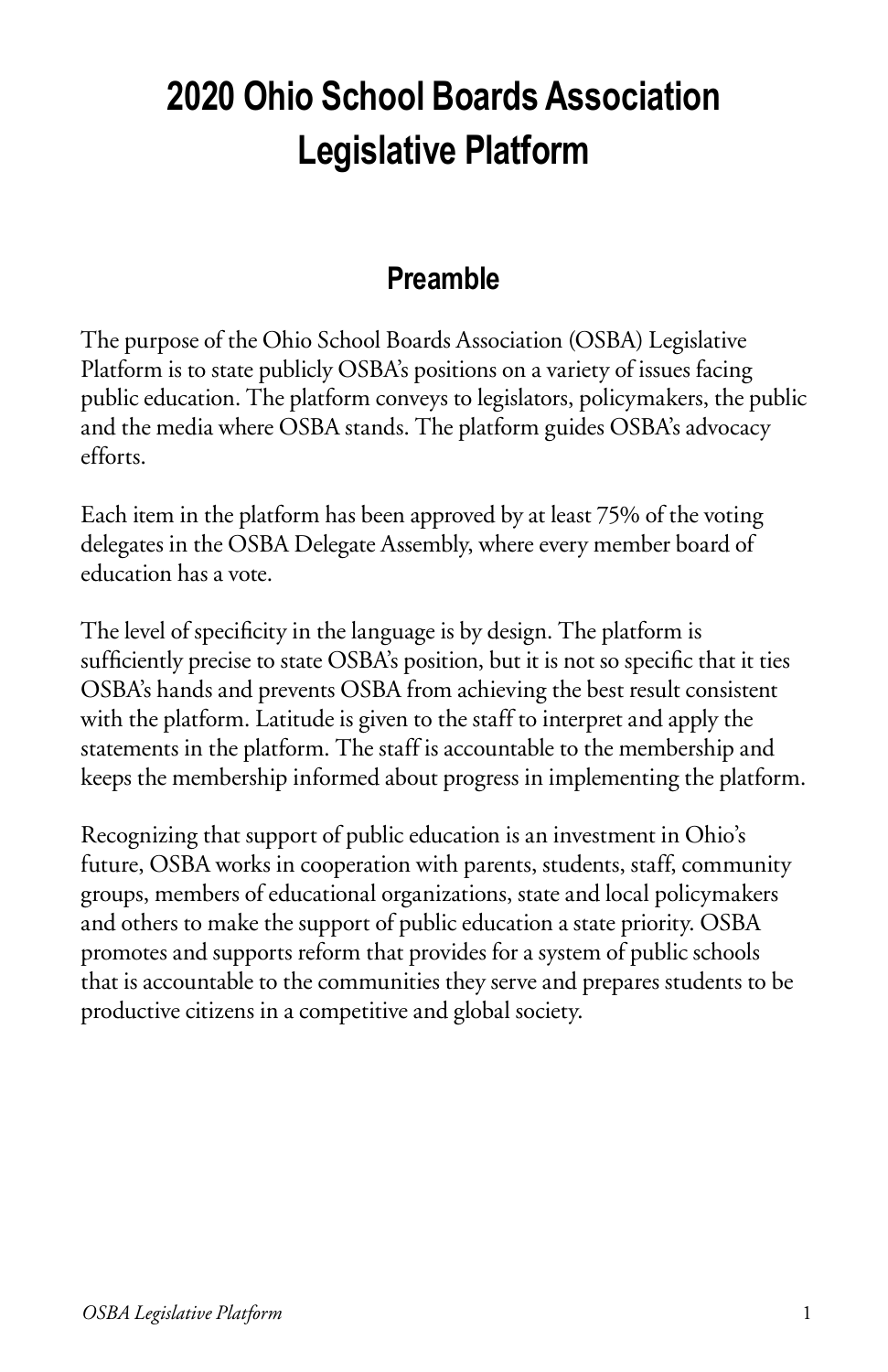# **Students and learning**

The education of Ohio's public school students is OSBA's top priority. Every child can learn, and every child will learn if the conditions are right. The key component to establishing the right educational environment is the relationship among students, parents, the school district and the community. Each needs to be accountable for sharing in the process.

OSBA believes that all students must have equal access to a high-quality education that prepares them for higher education or career entry. Every student must be provided with challenging instructional programs presented by competent and caring teachers in a safe and supportive setting.

### **Adult education**

Ohio's adult residents and employees have ongoing needs for education and training. Ohio's public school districts should help meet the adult education needs of the communities they serve. Public school district facilities and programs should be made available for these purposes as determined by locally elected boards of education and as resources permit.

#### *OSBA supports legislation that*

● Develops and funds adult education programs in Ohio's public schools.

### **Alternative schools**

Students often require targeted assistance to help them learn and grow. Alternative schools and educational programs offer supportive learning environments to accommodate the diverse needs of students. Moreover, the school climate for all students may be improved when students with diverse needs are served with alternative settings and/or programs.

#### *OSBA supports legislation that*

● Allows school districts to collaboratively create alternative schools to address unique student needs and provides state funding for those schools.

### **Assessments**

Ongoing assessment of student learning provides an essential means for instruction and accountability. To be fair, effective and meaningful, student performance should be measured with appropriate tools and techniques that are clearly aligned with curriculum, instruction and standards and be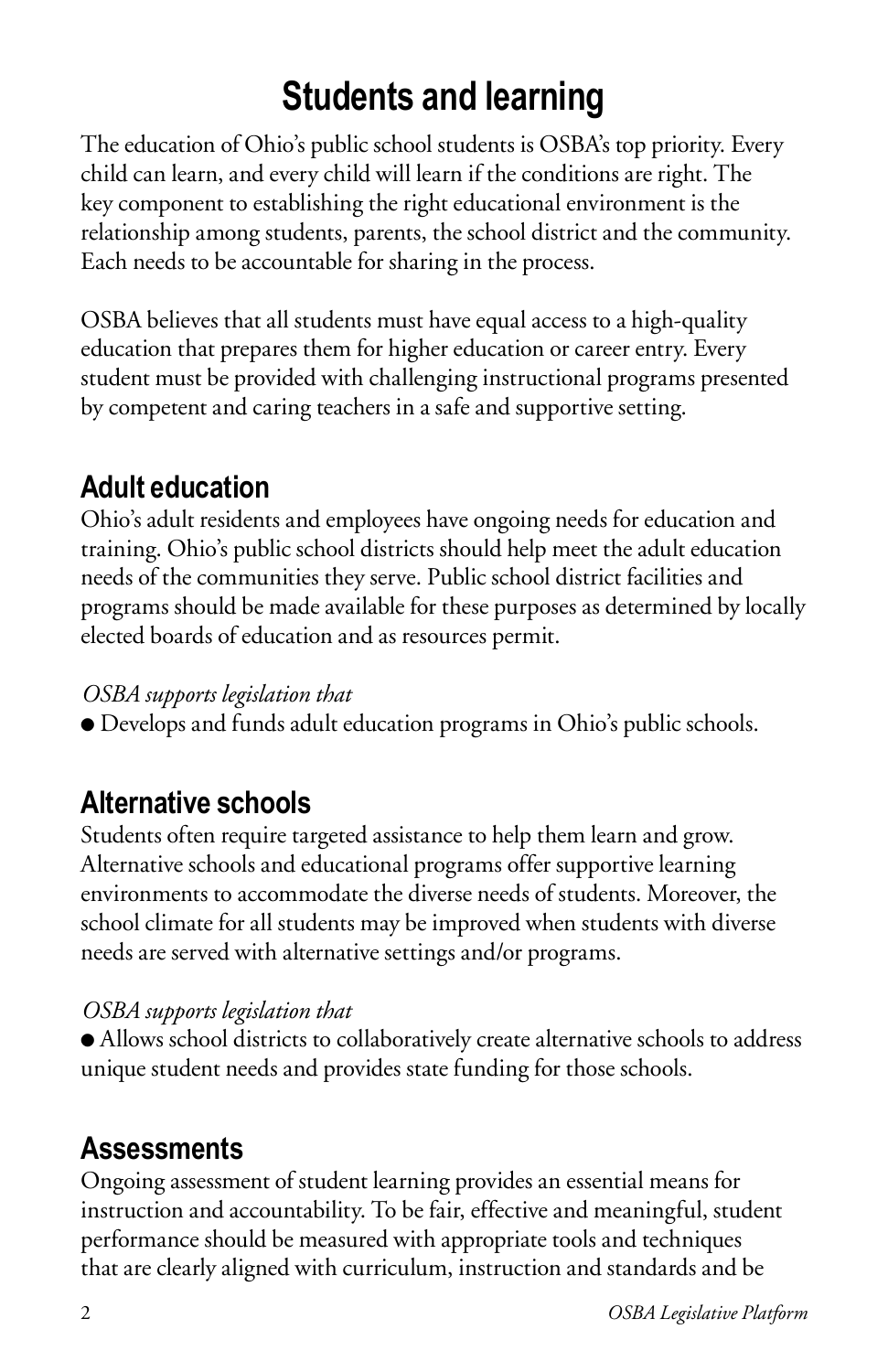collected in an objective and credible manner. Assessment systems should employ multiple and varied measures of knowledge, skill and abilities.

#### *OSBA supports legislation that*

- Aligns state assessment laws with the federal requirements.
- Uses assessments as a diagnostic tool to improve instruction and learning.
- Uses data to ensure that every child has equal access to the resources necessary for a thorough and efficient education.
- Fully funds any and all requirements associated with implementing state and federal assessment laws.
- Provides school districts with flexibility and proper resources to meet their students' needs.

● Increases the 1% cap on alternative assessments for students to a realistic percentage that reflects the number of students with disabilities educated by the districts.

#### *OSBA opposes legislation that*

- Subjects school districts to a one-size-fits-all approach that fails to recognize the unique needs of individual students and individual school districts.
- Rates and/or ranks schools or school districts or is used in a punitive manner.
- Penalizes districts for a parent's refusal to allow his/her student to participate in assessments.
- Subjects school districts to strict use of technology in testing requirements.
- Prevents the advancement of a student to the next grade level and graduation based solely on state assessment results.
- Seeks to adopt the similar student measure.

### **Curriculum**

Public education is the responsibility of the state and locally elected boards of education. Governance must be vested in the locally elected board of education that is accountable to the local community. Arts and extracurricular activities play an integral role in the education of children. The primary responsibility for approving courses of study, instructional programs and selection of instructional materials must remain with the locally elected board of education, with input from the local community. Cuts, necessitated by finances, in no way diminish the belief that all students should have access to a curriculum that includes art, music, theater, physical education and world languages, in addition to mathematics, science, social studies, reading and writing. Access to career-technical courses, such as, but not limited to, agriculture, business technology, industrial technology and family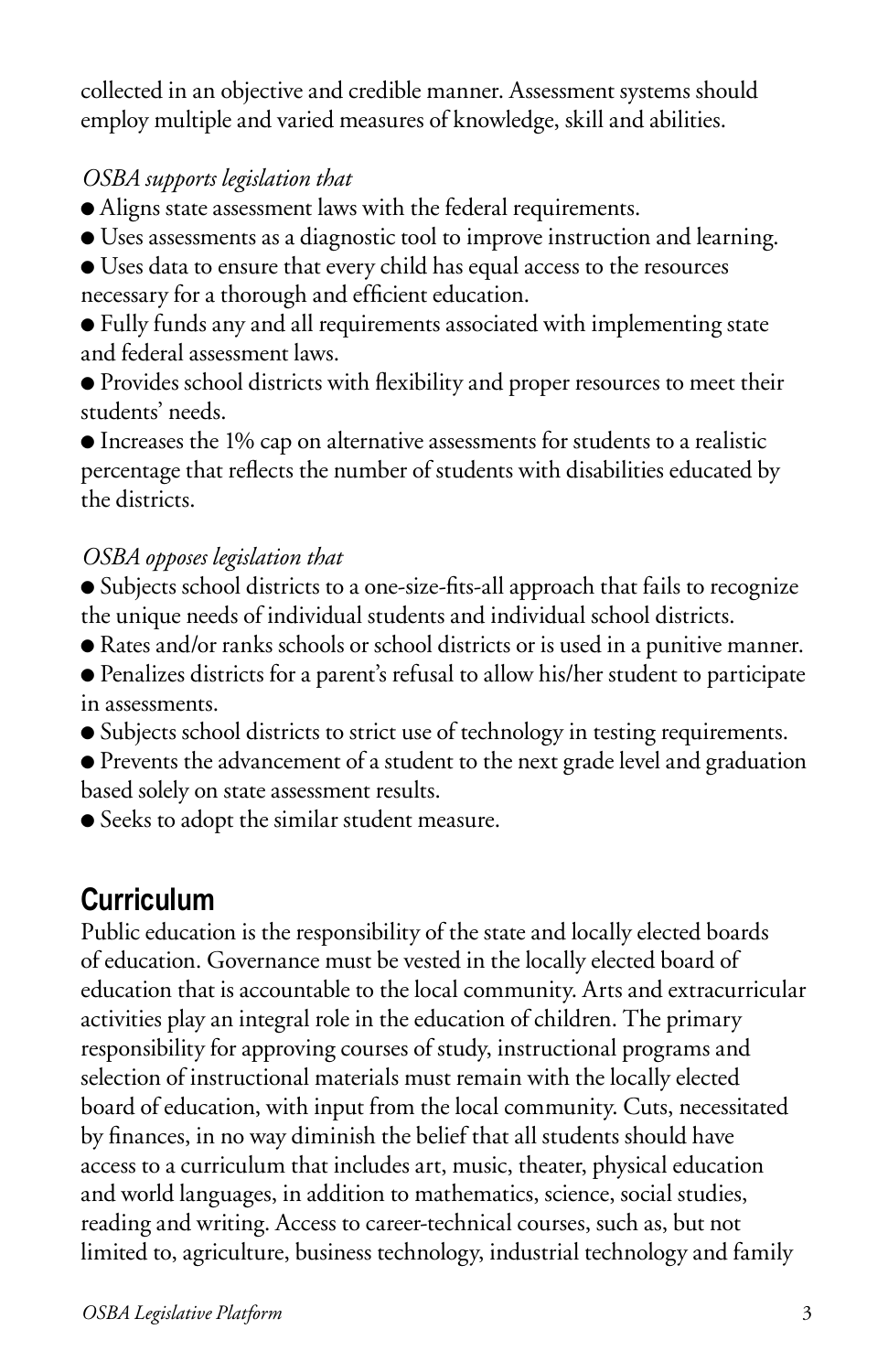and consumer sciences is vital. All-day/every-day kindergarten programs, accompanied by clear academic standards and a comprehensive curriculum, have been proven to raise the achievement levels of all students and to reduce the achievement and readiness gaps in students first entering school.

A comprehensive curriculum is one focused on approaches toward learning, cognitive and general knowledge (including mathematics, science and social studies), language and literacy development, arts, physical well-being, motor development and social-emotional development.

#### *OSBA supports legislation that*

● Enables locally elected boards of education to make decisions regarding the adoption of curriculum, textbooks and instructional materials, with advice and input from staff, parents, students and community members.

### **Discipline**

Student conduct standards are integral to maintaining an optimal learning environment. All students have the right to learn in a school environment that is safe and free of distraction.

#### *OSBA supports legislation that*

● Furthers the ability of educators to maintain control of their classrooms, buildings, facilities and other school property, and offers appropriate discipline measures as determined by locally developed, board-approved policy and/or district procedures.

● Prohibits the mandating of zero-tolerance policies and instead enables discipline of students to be dealt with individually in a way that is appropriate for their age, gender, mental health condition, emotional development and special educational needs and appropriately protects the school's educational environment.

### **Drug addiction prevention**

Drug addiction is a national, state and local crisis. The rate and incidence of heroin and other opioid abuse among Ohioans is staggering. Local school districts are called upon to educate students and families about the tragic consequences of drug addiction. It is essential that we provide students with information, skills and support to help them abstain from such harmful behavior and its consequences.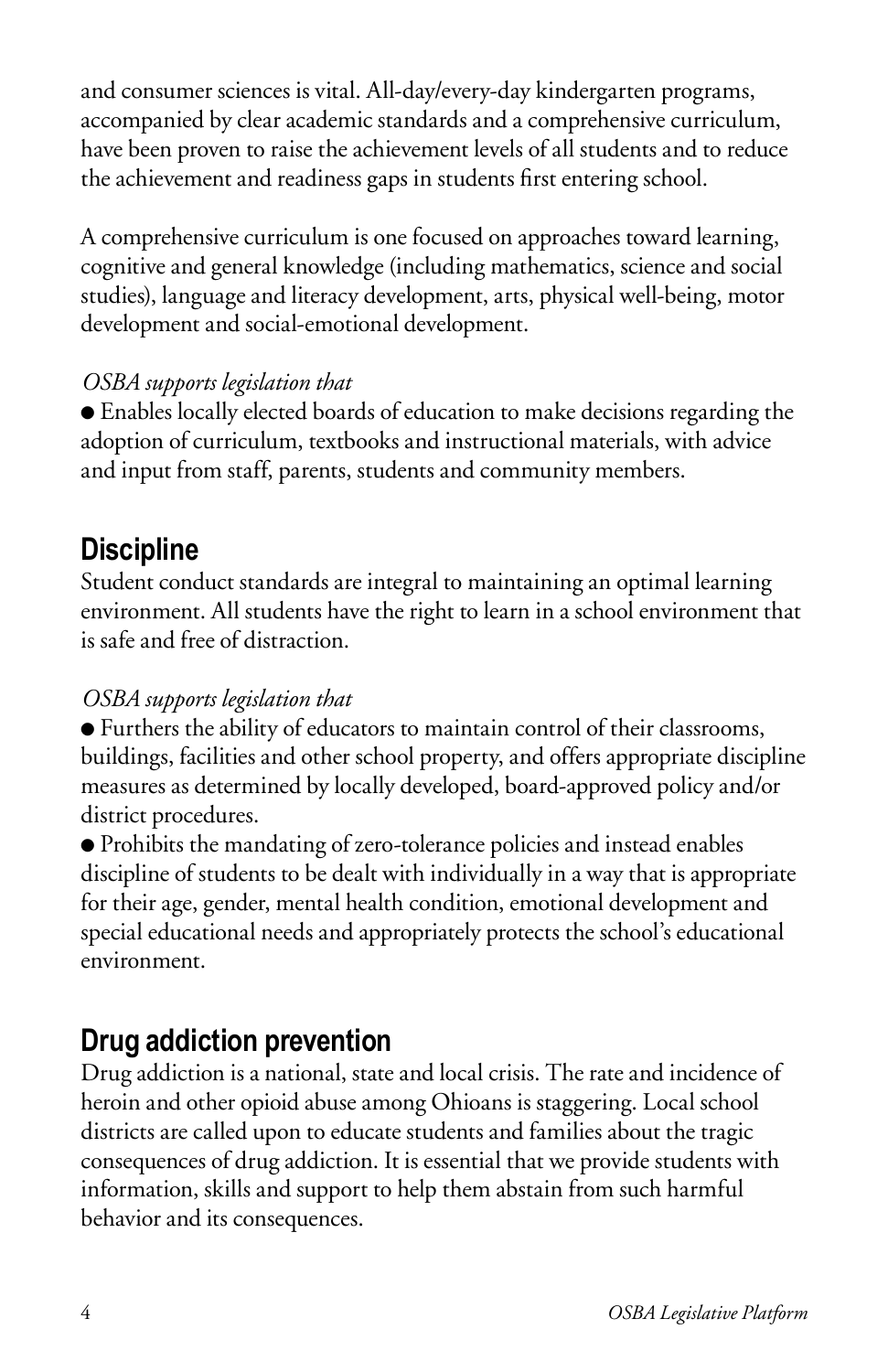#### *OSBA supports legislation that*

● Provides new and additional dedicated funds to assist schools in the battle against drug addiction, heroin and other opioid abuse.

● Provides sufficient funding to implement trauma-informed training and school program development.

### **School year/school day**

Flexible instructional scheduling is important because time on task is critical to effective and efficient learning.

#### *OSBA supports legislation that*

● Provides more flexible school schedules to adequately meet the needs of all students.

● Provides additional state aid for lengthening the school day and/or school year.

### **State report card**

Reports of school district quality should provide accurate reflections of district, staff and student achievement. Publication of district and school report cards must be accurate, fair and credible. Reports should be communicated to the public in a clear and concise manner.

#### *OSBA supports legislation that*

● Makes the overall rating on the state report card a meaningful indicator of the quality of a school district.

● Provides school districts with an appropriate amount of time to inform parents, students, staff and communities about changes to assessments and report card standards.

● Includes cohort graduation rates of students four and six years after entering the ninth-grade cohort group.

● Ensures the graduation rate as computed by the Ohio Department of Education allows students with disabilities additional time to complete graduation requirements without penalty as stated in federal requirements.

#### *OSBA opposes legislation that*

● Does not include all students in the baseline beginning in kindergarten and continuing through grade three.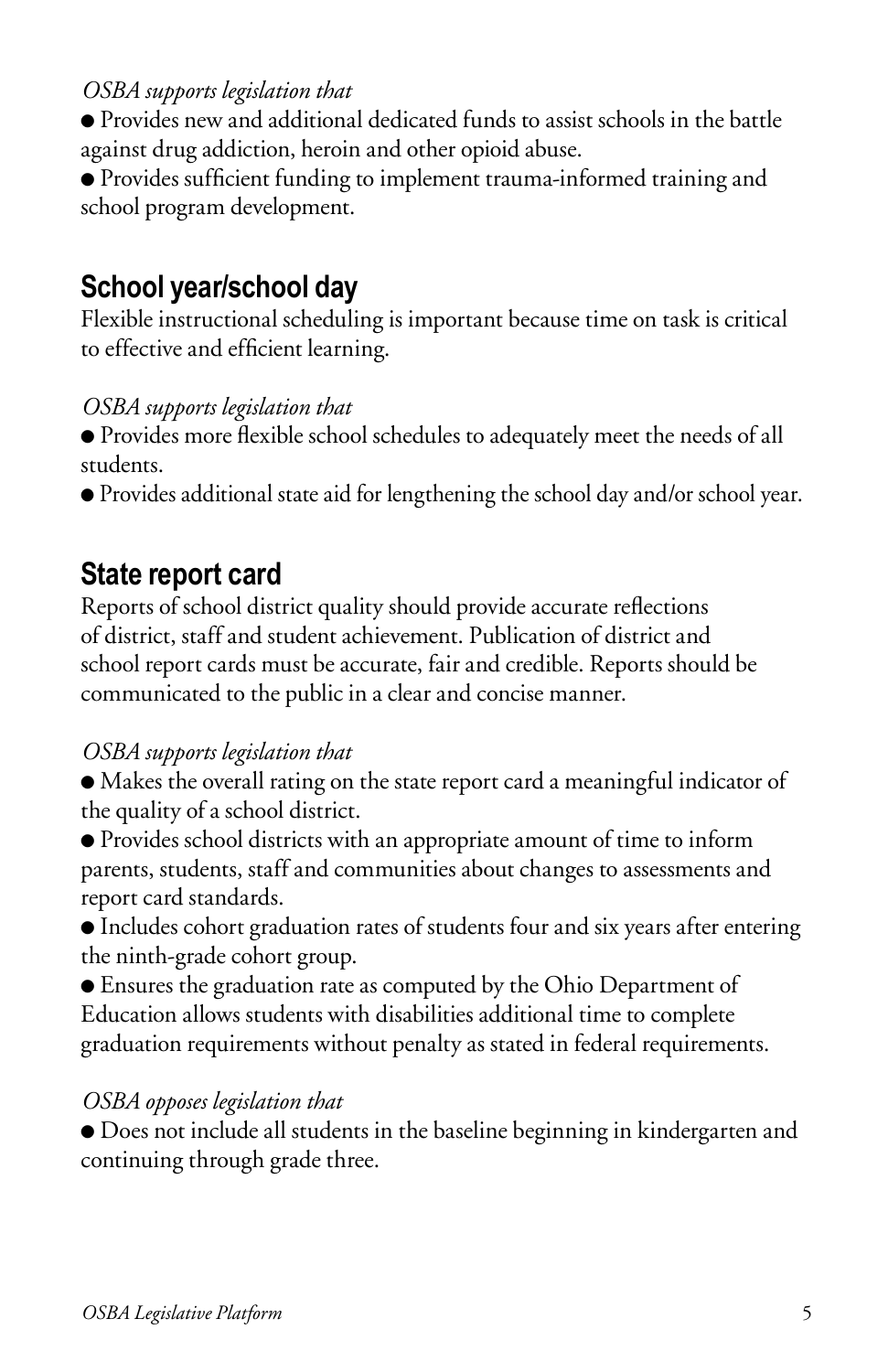### **Student and school employee safety**

Student and school employee safety is the paramount concern for school districts. Ensuring a safe learning and working environment is a shared responsibility among school board members, school employees and community members working in collaboration with lawmakers, law enforcement, mental health and security experts in determining how best to provide a safe environment within our districts.

### *OSBA supports legislation that*

● Provides for enhanced mental health services and substance abuse treatment so that all individuals, including children, have sufficient access to these services.

● Increases access to school safety measures, including but not limited to, school resource officers (SRO), school safety infrastructure and other security measures designed to protect students and staff.

● Provides for training for school employees and enhanced coordination with law enforcement agencies and first responders to ensure appropriate responses to incidents of violence in schools.

● Provides full funding for the items above.

#### *OSBA opposes legislation that*

● Mandates the implementation of any safety and security measure that is not fully funded by the state.

● Mandates any security measure to be implemented without the approval of the local school district board of education.

### **Technology**

Every public school district should have access to modern technology, regardless of the wealth or geographical location of the district, because students with limited access to educational technology are at an educational and economic disadvantage. Full access to the internet for students, staff and communities is critical. Appropriate and ongoing training is essential for effective use of technology.

### *OSBA supports legislation that*

● Provides the funds necessary to provide for the hardware, software, staff instructional in-service and infrastructure necessary to provide access to modern technology for all students.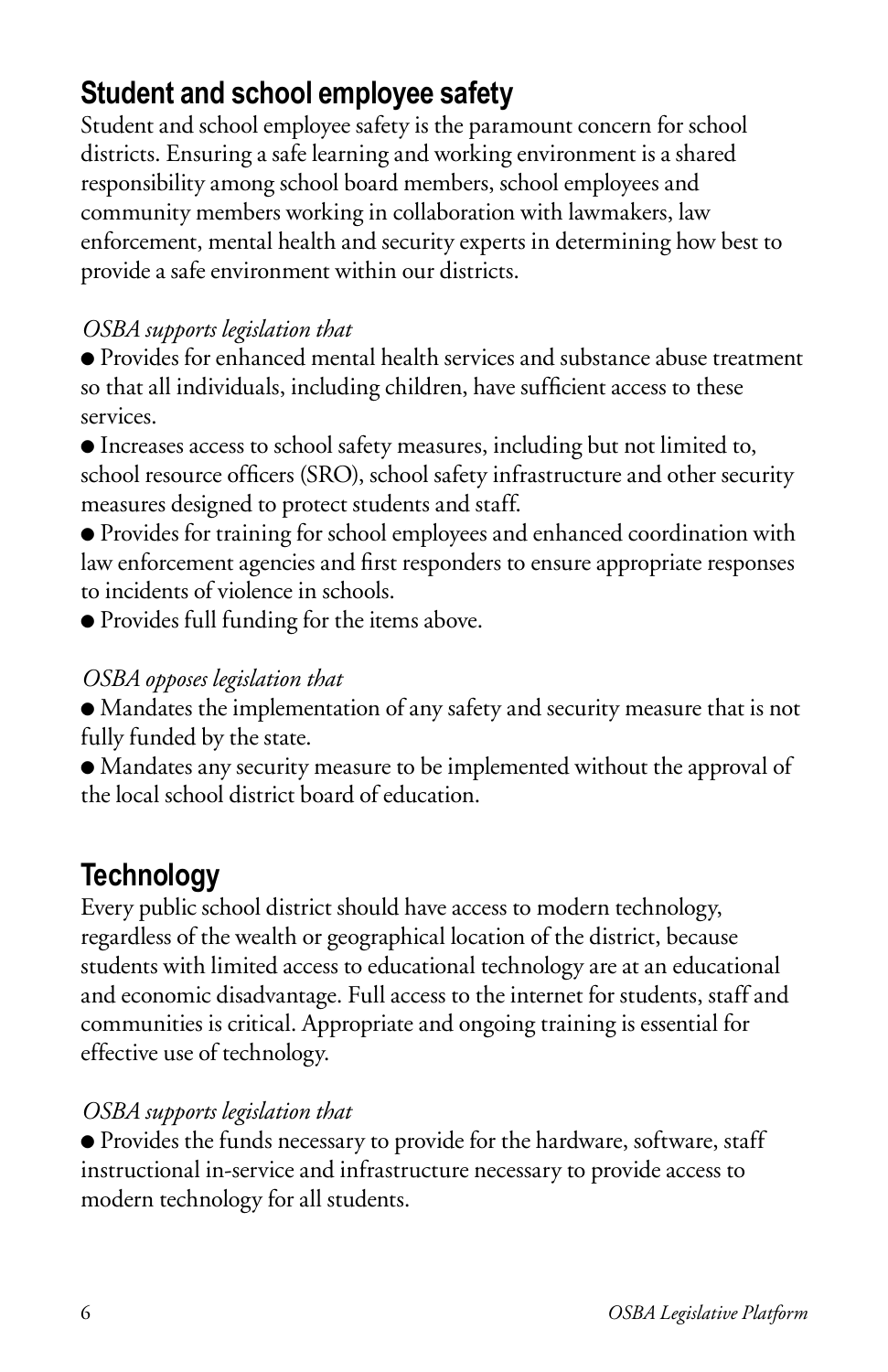# **School governance**

The cornerstone of public education in Ohio is locally elected boards of education that exercise local control in establishing policy and governance of their public schools while remaining accountable to the citizens who elected them. Local control includes control over financial matters, curricula and educational programs, personnel, school calendars and educational priorities based on the unique needs of local communities.

### **Academic distress commission**

State law requires the superintendent of public instruction to establish an academic distress commission for each school district that has been declared to be in academic emergency.

### *OSBA supports legislation that*

- Fully includes locally elected boards of education and district administration in the decision-making process.
- Provides for the composition of the commission and review team to reflect the demographics (geographic, economic and social) of the school district.
- Provides transparency in the way district commissions are formed and chaired.
- Provides a transparent understanding of the goals and purpose for the work of the distress commissions.
- Provides clear accountability measures for the commissions, the districts and chief executive officers appointed to the district in collaboration with the locally elected board of education.
- Places a focus on student achievement.
- Provides supplemental or additional funding for implementation of commission work.
- Places an emphasis on identifying and seeking the input of community services agencies.

● Repeals Amended Substitute House Bill 70 (131 Ohio General Assembly (GA)).

#### *OSBA opposes legislation that*

● Allows for the exclusion of the locally elected board members from the discussion and work of the commission.

● Establishes academic distress commissions, as defined and implemented under Amended Substitute House Bill 70 (131 GA) or any similar creation that interferes with the governance of public school districts by elected boards of education.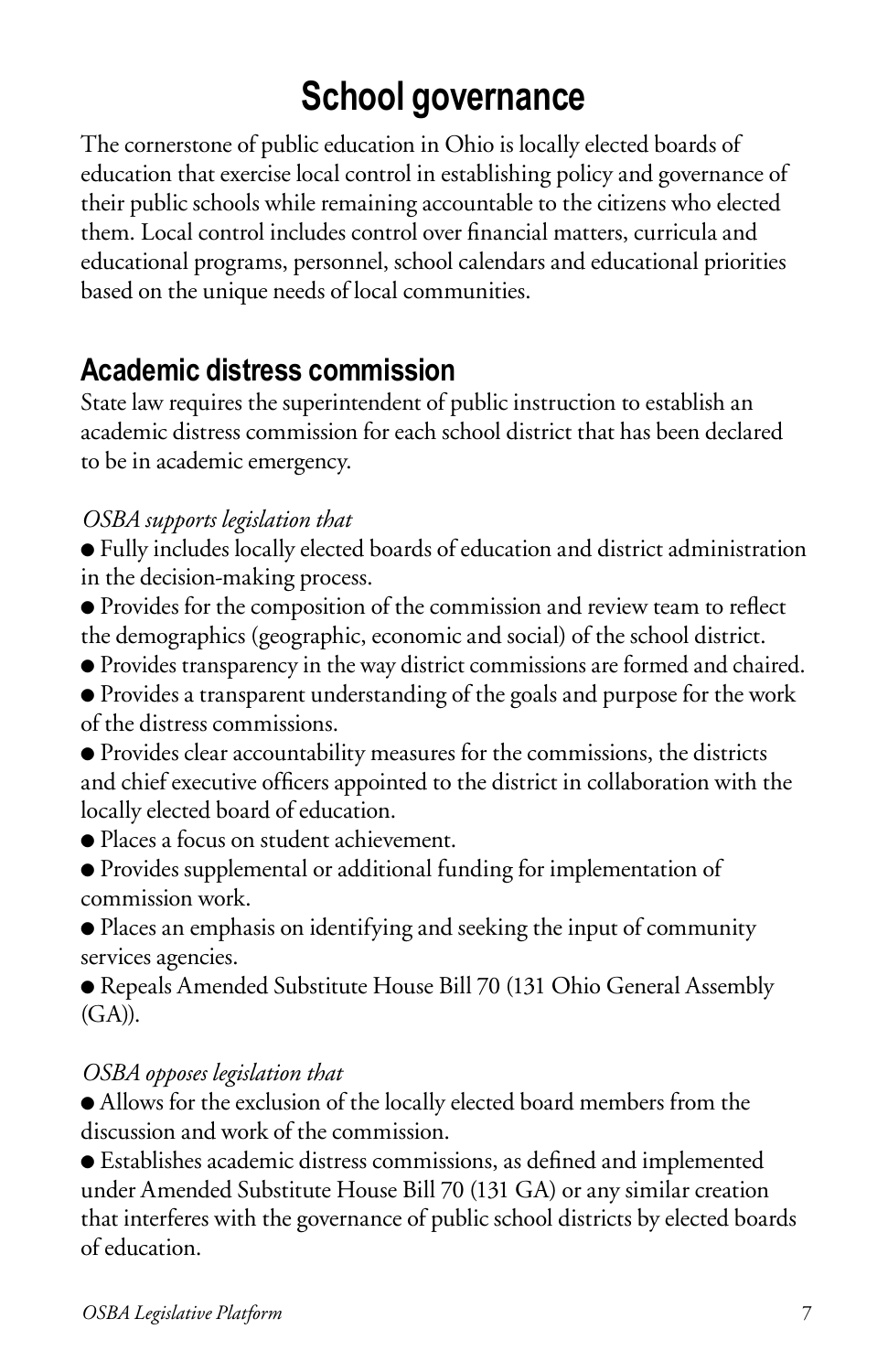### **Board member training**

Effective school board members are aware of and knowledgeable about key issues affecting the operation of public districts and schools. Awareness of key legislative and judicial decisions, educational reform initiatives and researchbased instructional strategies to enhance student achievement is critical to being an effective board member. Ongoing professional development prepares board members to provide leadership and make critical educational decisions that support student achievement.

#### *OSBA supports legislation that*

● Strongly encourages professional development for all elected school board members.

#### *OSBA opposes legislation that*

● Mandates board member training.

### **Charter/community schools**

OSBA supports educational options within the public school system as determined by locally elected boards of education. Locally elected boards of education may decide to sponsor charter/community schools. Charter/ community schools authorized and sponsored by other entities must be held accountable to the same standards as traditional public schools. All charter/ community schools must be required to report annually information concerning finances and student achievement in a clear and concise manner. No local funds should be diverted from the public school district to support charter/community schools sponsored by any entity other than a locally elected board of education. The term, "Charter/Community Schools," as used in this platform refers to brick and mortar schools, electronic schools and any other form of online school.

#### *OSBA supports legislation that*

● Holds charter/community schools and their operators to the same compliance and reporting requirements as public schools.

● Requires charter/community school students to meet the State Board of Education's minimum standards to be granted a high school diploma.

● Requires that charter/community schools be subject to full fiscal and administrative oversight by a locally elected board of education.

● Requires a charter/community school receiving public tax dollars to disclose performance metrics, including but not limited to, the overall performance index and four-year graduation rate, on all advertising.

8 *OSBA Legislative Platform* ● Prohibits a charter/community school from advertising if that school does not meet or report minimum academic and/or financial standards established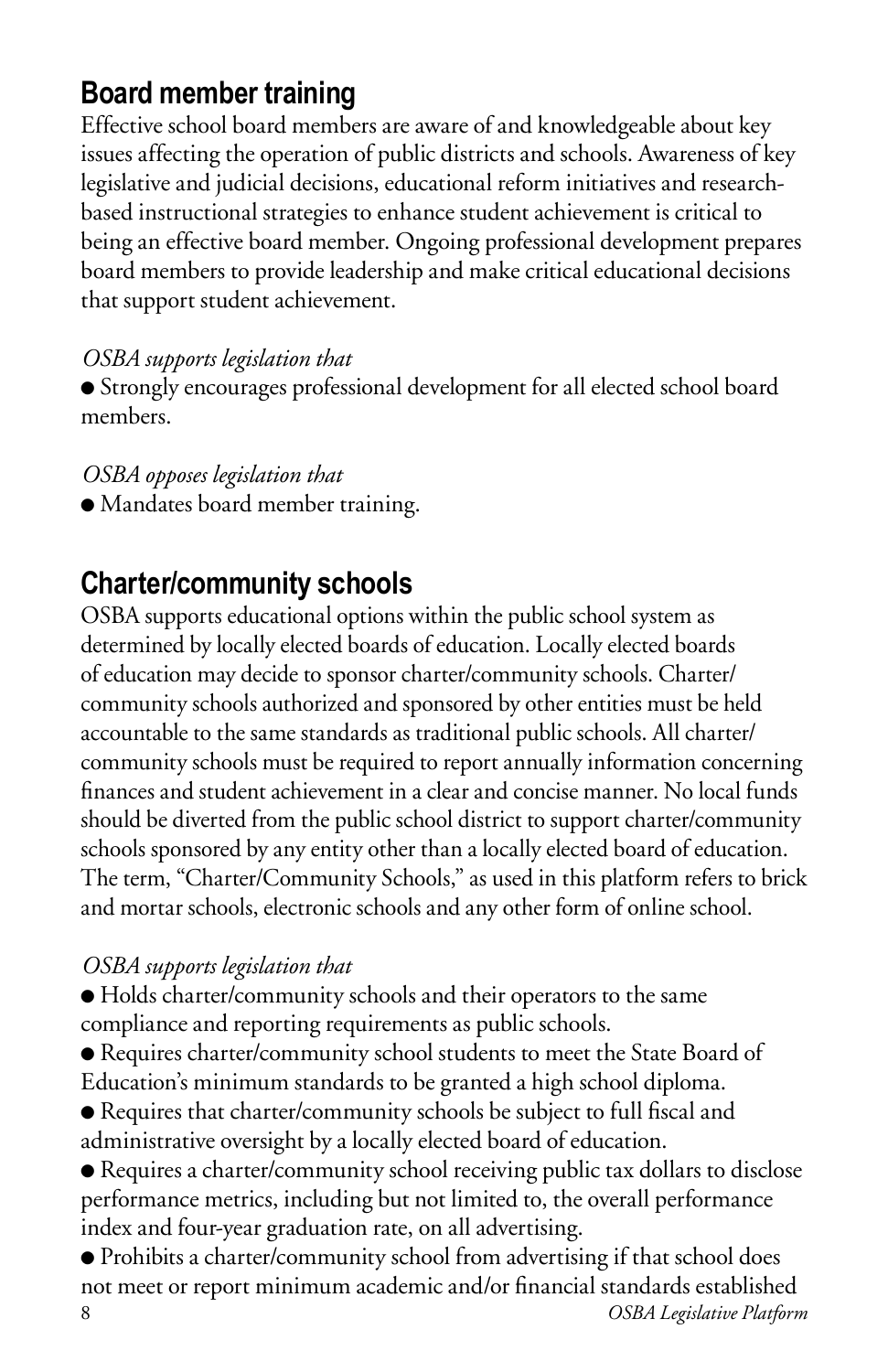by the state of Ohio.

● Prohibits a charter/community school from any and all advertising if, and while, that school is being formally investigated by any governmental agency for possible misuse of taxpayer funds.

### *OSBA opposes legislation that*

● Authorizes the sponsorship of charter/community schools by an entity other than the locally elected board of education.

● Creates a charter/community school that adversely impacts a public school district.

### **Consolidation/shared services**

Sound fiscal policy requires school districts to maximize the use of available resources. It is important to examine carefully every feasible way to conserve financial resources. Consolidation, merger and/or sharing services, programs and staff may save dollars. The decision to undertake such efforts should be made by mutual agreement of the involved school districts and their boards of education, taking local factors and circumstances into account.

### *OSBA supports legislation that*

● Supports and encourages districts to follow best practices regarding efficiencies and cost savings that may result from shared services and programs.

### *OSBA opposes legislation that*

- Requires mandatory consolidation of school districts and/or services.
- Requires districts to join other joint vocational entities.

### **Deregulation**

Freedom from excessive and constraining governmental regulation encourages innovative reform efforts to improve student achievement. Public school districts should be granted exemptions similar to those granted to nonpublic and charter/community schools.

### *OSBA supports legislation that*

● Expands deregulation to give locally elected boards of education the authority to exempt themselves from state statutes and administrative codes that do not apply to chartered nonpublic schools or to charter/community schools.

● Gives educational service center governing boards the discretion to transfer regulatory functions to locally elected boards of education.

*OSBA Legislative Platform* 9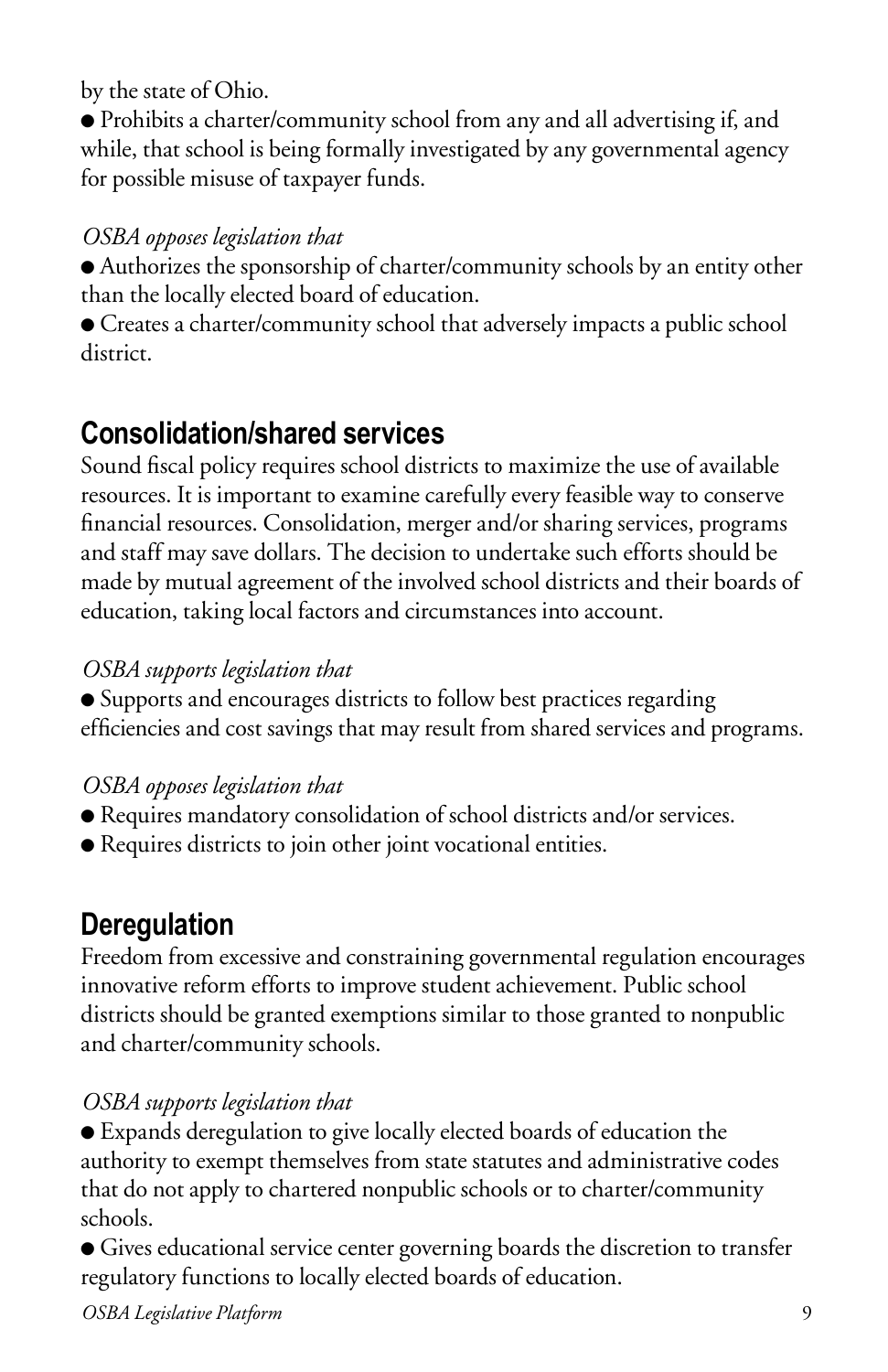### **Educational services**

Regional educational service organizations may provide locally elected boards of education the opportunity to purchase and offer services in a more efficient and less costly manner. The decision to participate in a regional system must be the responsibility of the locally elected board of education.

### *OSBA supports legislation that*

- Ensures school districts have access to quality regional educational services through the state's educational delivery system.
- Requires those responsible for delivering these regional educational services to be held accountable to locally elected school board members.

### **Legislative process**

The Ohio School Boards Association believes that every piece of legislation introduced in the Ohio General Assembly should follow a consistent and thorough deliberative process, allowing ample opportunity for public review and comment, with the rules established by the Ohio Constitution.

#### *OSBA opposes legislation that*

● Once having been introduced, is later attached to a different and/or larger piece of legislation before it has been thoroughly and properly vetted and heard by both chambers of the General Assembly.

### **Locally elected boards of education**

Control of the public school system by locally elected board members produces an educational system designed to meet the needs of the community's children. The locally elected school board provides citizens with a direct means to influence local education policies, programs, costs and outcomes.

#### *OSBA supports legislation that*

● Maintains locally elected school boards, which exemplify representative government.

● Amends Ohio Revised Code and increases the rate of maximum compensation for school board members, and provides for inflationary growth, in order to better ensure that board members are compensated more commensurately with the responsibilities of their position.

*OSBA opposes legislation that* ● Diminishes local control.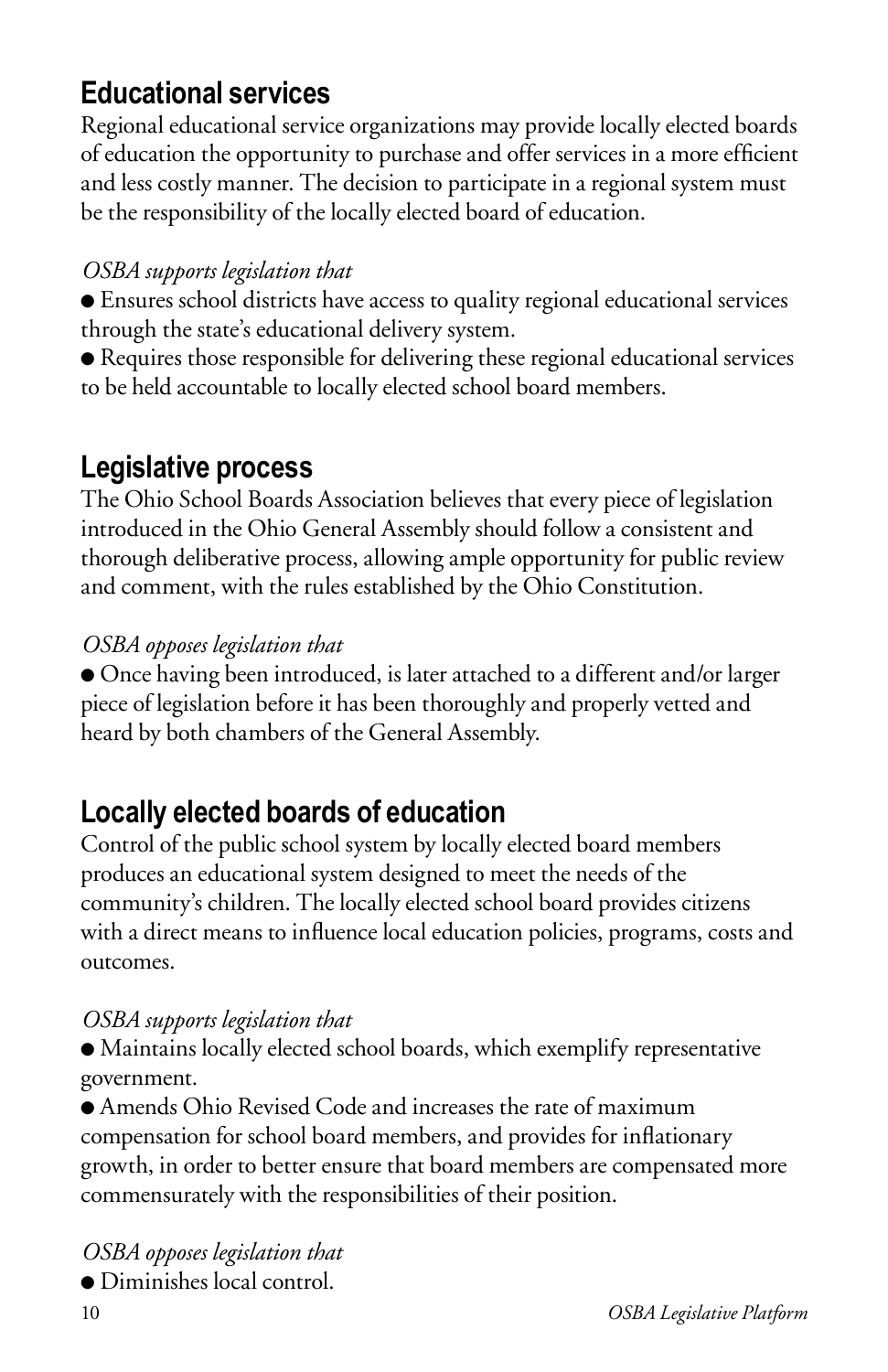● Mandates alternative governance structures, including mayoral takeover, without a public referendum.

### **Open enrollment**

Decisions regarding student enrollment must rest with the locally elected board of education of the district providing the educational service. Open enrollment may have local benefits, but the ultimate decision must be made by the locally elected board of education, based on local factors.

### *OSBA opposes legislation that*

- Imposes mandatory open enrollment policies.
- Mandates expansion of open enrollment to noncontiguous districts.

### **Sale/lease of real property**

School facilities represent a major investment of community resources for public education. School facilities and real property represent the most visible evidence of that investment. School board members are stewards of these community resources. Good stewardship requires that facilities be properly maintained and that any proposed disposition of property be of direct benefit to the district and its community. The locally elected board of education must retain the final decision in these matters.

### *OSBA supports legislation that*

● Provides school districts with the flexibility to sell or lease real property in a manner that offers the most benefit to the school district as determined by the locally elected board of education.

- Repeals the right of first refusal to purchase property by private, charter/ community and online schools.
- Allows local school boards the flexibility to make facility sales and purchasing decisions based on the needs of the district.

### *OSBA opposes legislation that*

● Provides facilities funding to private and charter/community schools.

### **Service funds**

Financial resources are necessary to support the professional development of school board members. Attending appropriate workshops, seminars, conferences and local board development activities enables board members to be effective public officials and policymakers.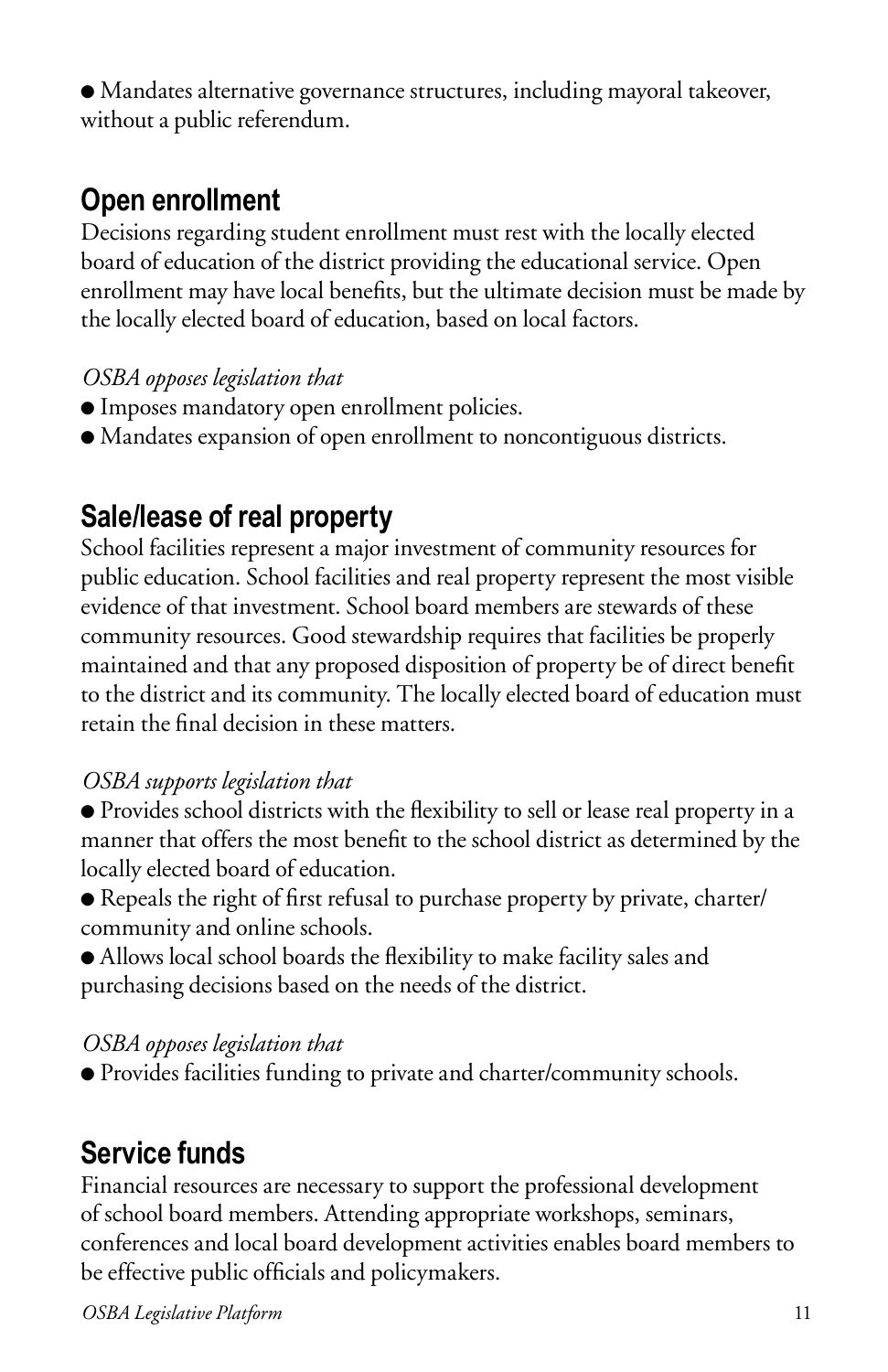#### *OSBA supports legislation that*

● Supports the authority of public school districts to create a service fund in which it sets aside a sum each year from its general fund.

### **State Board of Education**

The State Board of Education has a constitutional and statutory obligation to set forth the needs of public education in its budget and policy recommendations to the governor and members of the General Assembly. OSBA supports a State Board of Education composed entirely of elected members.

#### *OSBA supports legislation that*

- Provides for an elected State Board of Education.
- Provides for a reduction in the number of appointed board members.

● Provides for the regulation of education standards by an elected State Board of Education.

● Provides no appointed board members.

#### *OSBA opposes legislation that*

● Attempts to remove regulatory control of educational standards from the State Board of Education as it fulfills its statutory responsibilities, including, but not limited to, the creation of a professional practice board.

### **Vouchers**

Although OSBA supports educational options within the public school system as determined by locally elected boards of education, granting state-funded vouchers to students to attend nonpublic schools reduces the level of funding available to support and improve the public school system.

#### *OSBA supports legislation that*

● Requires that schools accepting voucher students be held to the same standards and accountability requirements as public schools.

● Requires that schools accepting voucher students be held to the same performance reporting requirements as public schools.

#### *OSBA opposes legislation that*

- Uses public funds to expand voucher programs in nonpublic schools.
- Expands vouchers, scholarships, tuition tax credits and similar programs at either the state or federal levels.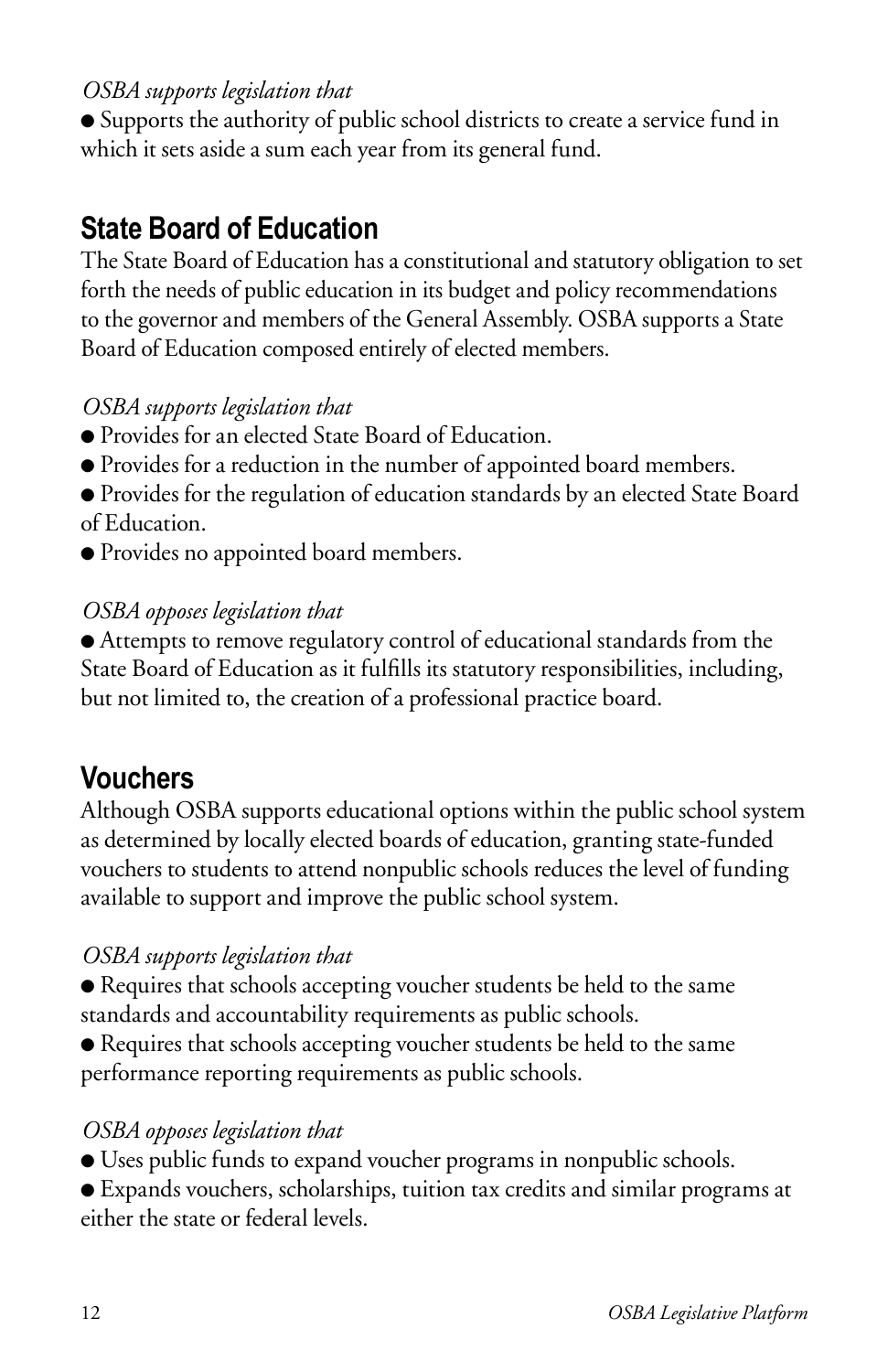## **Finance**

Stable and adequate funding is essential to a sound educational system. OSBA supports the creation and establishment of an adequate and equitable funding system for Ohio public schools. The association believes that this is a constitutional responsibility of the General Assembly, with oversight from the courts. The association pledges to work with the governor and members of the General Assembly to create such a funding system.

### **All-day/every-day kindergarten funding**

All-day/every-day kindergarten programs, accompanied by clear academic standards, have been proven to raise the achievement levels of all students and to reduce the achievement and readiness gaps in students first entering school.

### *OSBA supports legislation that*

- Provides full state funding for all-day/every-day kindergarten that incorporates a comprehensive curriculum.
- Provides school facilities funding for districts that do not have sufficient space to accommodate an all-day/every-day kindergarten program that incorporates a comprehensive curriculum.

### **Assessment rates**

The funding of public education is a shared responsibility of the state of Ohio and local communities. Tax policy at the state level has a direct influence on local revenue. Consequently, it is essential to maintain an appropriate balance between state and local revenues. State actions that reduce local revenue resources must be accompanied by appropriate increases in state educational funding.

#### *OSBA supports legislation that*

● Replaces lost revenues with state funds when legislation results in local revenue losses, such as a reduction of the tax base, exemptions from taxation or other tax structure changes.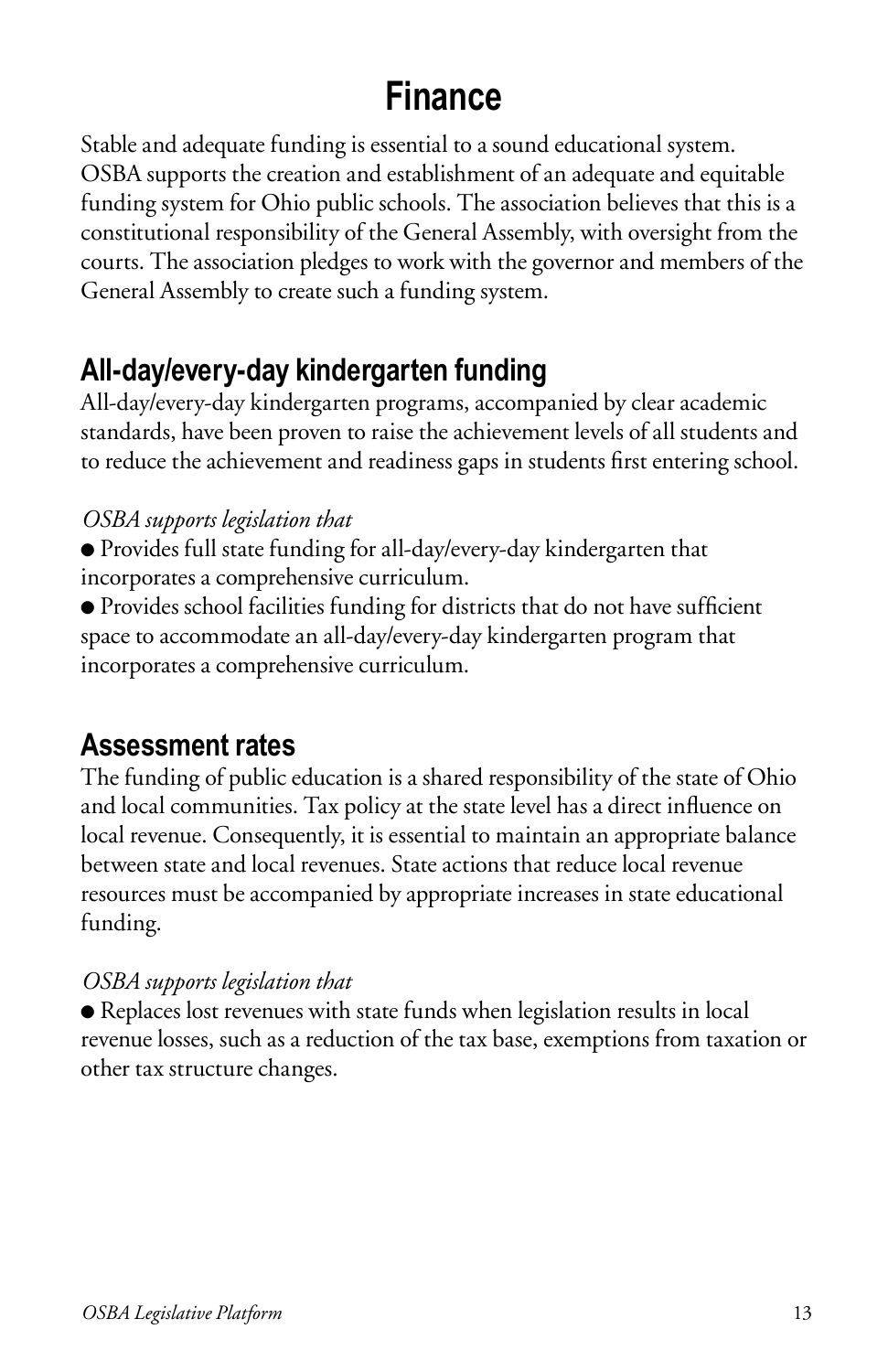### **Average daily membership (ADM)**

School districts must have the ability to project revenues accurately on an annual basis. A school-funding formula based on frequent measures of enrollment and attendance negatively impacts a district's ability to make accurate forecasts.

#### *OSBA supports legislation that*

● Supports enrollment calculations that allow school districts to prepare and provide programs and services in a way that does not harm the educational experiences of students.

● Stabilizes school funding by limiting the number and frequency of enrollment counts to three or fewer spaced at appropriate intervals.

#### *OSBA opposes legislation that*

● Changes average daily membership to average daily attendance.

### **Base-formula amount**

The provision and funding of a thorough and efficient system of common schools are the responsibilities of the state of Ohio. In practice, the funding of public education is a shared responsibility of the state of Ohio and the local community. The capacity of local communities to generate revenue varies widely across the state. Without the state providing sufficient funds for all, some children will be denied the right to an adequate education. Local communities must retain the ability to exercise discretion in offering educational programs that exceed the defined level of an adequate education.

#### *OSBA supports legislation that*

● Establishes a process for determining the components and costs of a highquality education.

● Provides that the state shall pay 100% of the cost for an adequate education for every child and 100% of the cost of categoricals that enable every school district to provide such an education to every student.

#### *OSBA opposes legislation that*

● Prohibits communities from voting additional taxes to provide educational programs beyond the defined level of an adequate education.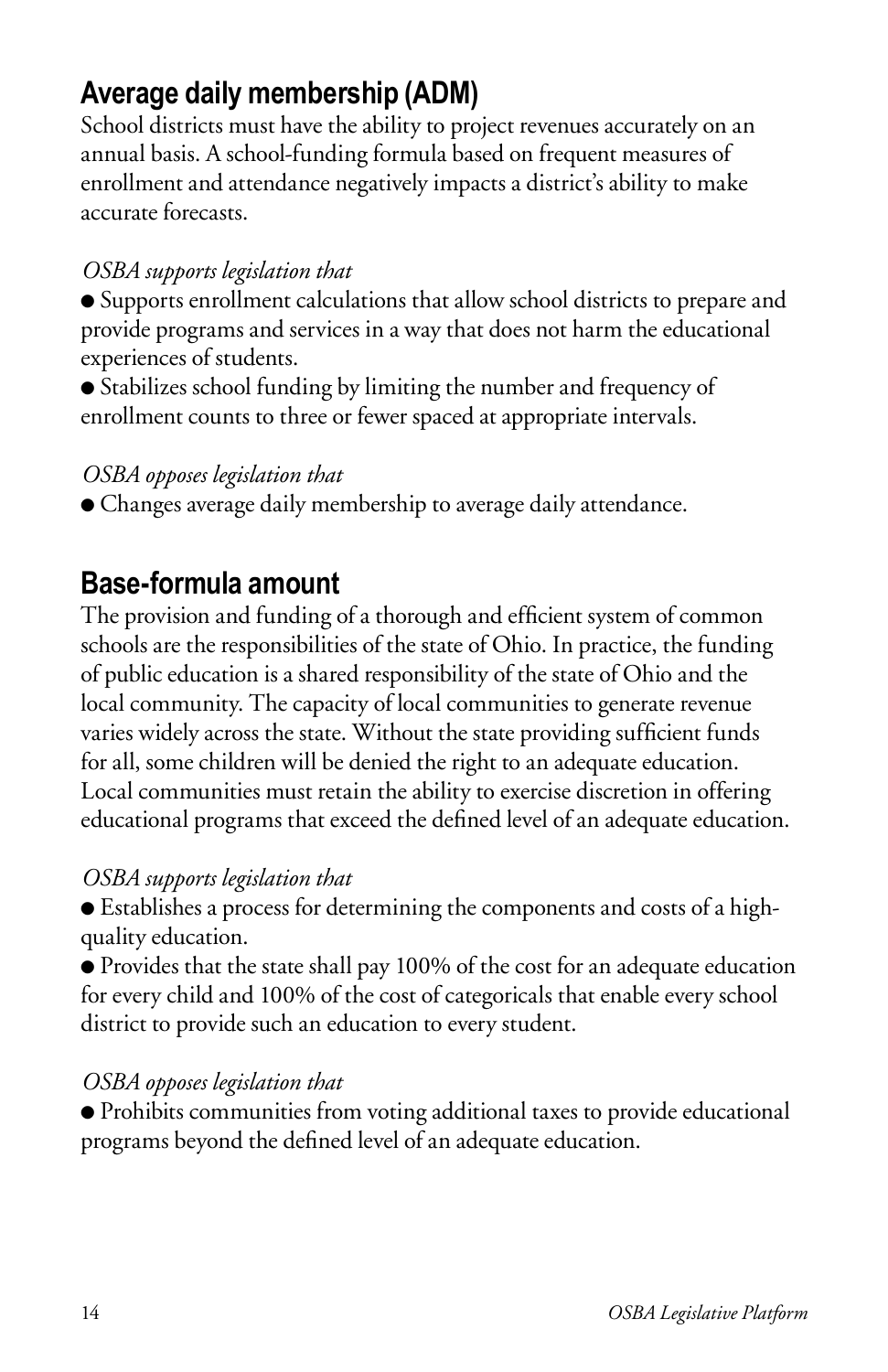### **Categorical parity**

Children with unique educational needs place extraordinary demands on public school district revenues. Because of the wide disparities in the capacity to generate local revenues that exist across school districts, additional state revenues must be made available to ensure that children with unique educational needs are served appropriately.

#### *OSBA supports legislation that*

● Establishes that the state, in addition to determining the cost of a highquality educational program, must determine the additional costs necessary to provide services to students with unique educational needs, such as students who are economically disadvantaged, students with disabilities and students who require career-technical education or gifted educational services.

● Indexes the cost of providing educational services to students with unique educational needs against the cost of providing a high-quality educational program for regular students, so that each component increases proportionately and in parity with those costs.

● Fully funds, at 100% of the cost, the services needed for every child with unique educational needs.

### *OSBA opposes legislation that*

● Equalizes the funding weights for unique needs categories, in addition to the cost of a basic education, to provide educational services to special education, career-technical education and gifted students.

### **Charter/community school funding**

Full transparency of the costs of both public schools and charter/community schools dictates that the flow of tax dollars be accurately reflected. Any transfer of state tax dollars to charter/community schools must be based on accurate enrollment information. The public school district of residence must be immediately notified when a student enrolls or withdraws from a charter/ community school. The current practice of deducting funding for charter/ community school children from the state funds provided to traditional public school districts is unnecessary and confusing. State funding for charter/ community schools must flow directly to the charter/community school sponsor. All local dollars generated through local levies must remain with the local taxing authority.

#### *OSBA supports legislation that*

● Provides state base funding, as well as support for special education, career-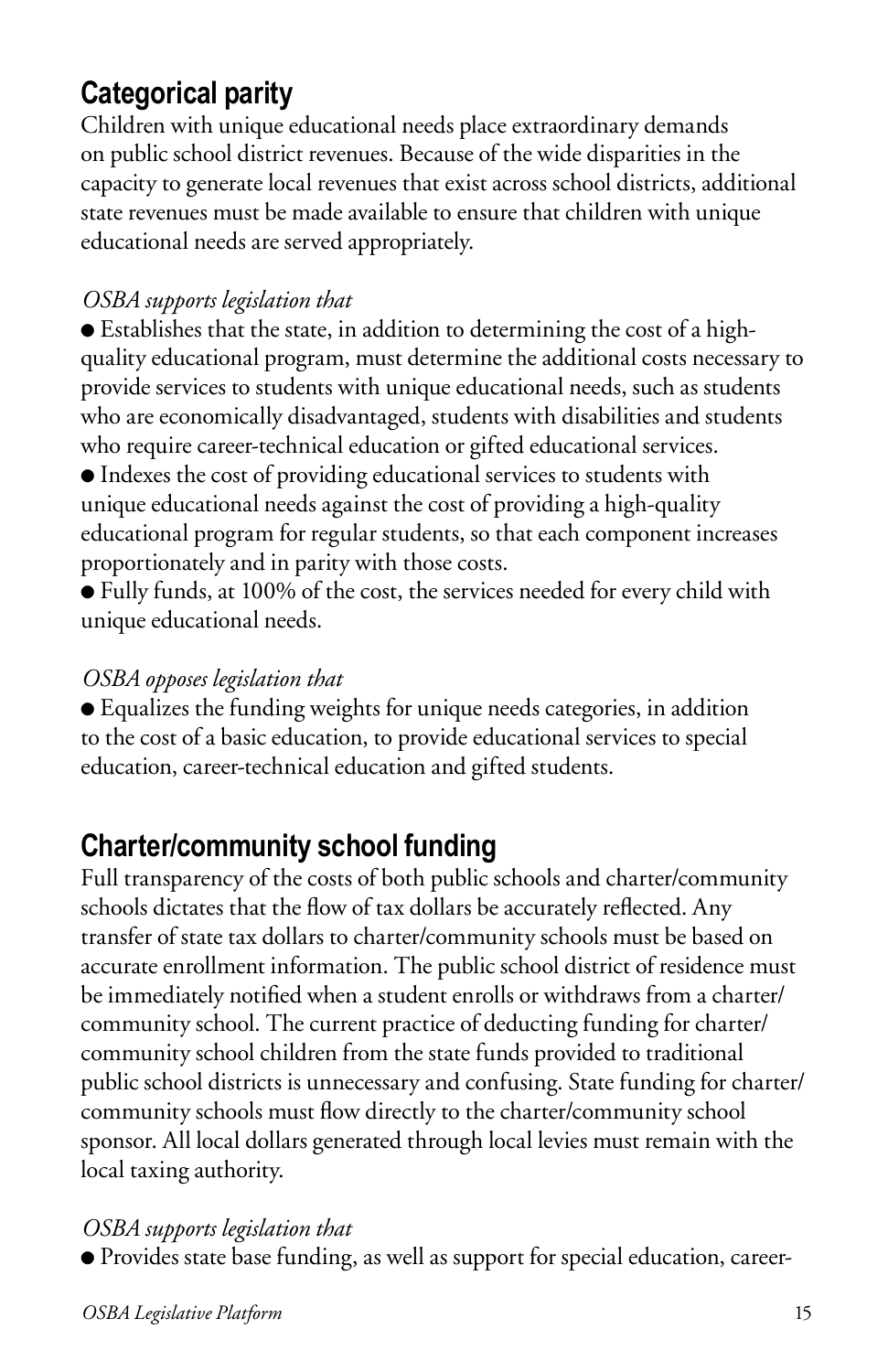technical education, poverty aid and transportation services, directly to the charter/community school rather than deducting the payment to the charter/ community school from the local district's state funding.

● Prohibits state funds for any charter/community school that refuses to accept all students who apply.

● Eliminates the process of flow-through funding to charter/community schools.

● Prohibits the use of local tax dollars to fund charter/community schools, except those sponsored by a locally elected board of education.

● Requires that school districts be paid an administrative fee to cover the cost of tracking charter/community school enrollment.

- Provides full state funding to purchase additional buses required to provide transportation for charter/community school students.
- Requires charter/community schools to coordinate schedules with the district providing the transportation services.

● Requires transparency in finances and accounting for all funds transferred to management companies by charter/community school governing boards for the purpose of administering and operating a charter/community school.

● Requires the management company to keep all financial records and to make all such documents public records available to the governing boards and to the public.

#### *OSBA opposes legislation that*

● Includes children attending charter/community schools in the public school district's ADM count.

- Deducts funding for children attending charter/community schools from the resident district.
- Requires school districts to share local tax revenues and resources with charter/community schools.

● Transfers funds from a public school to a charter/community school without complying with the legal requirement to notify the home district of enrollment or withdrawal.

### **Court-ordered judgment counted as debt**

A true and accurate representation of school district valuation reflects all debt obligations.

### *OSBA supports legislation that*

● Requires that contractual agreements with the state and/or bonds issued to satisfy a court-ordered judgment will count as real debt for a district's net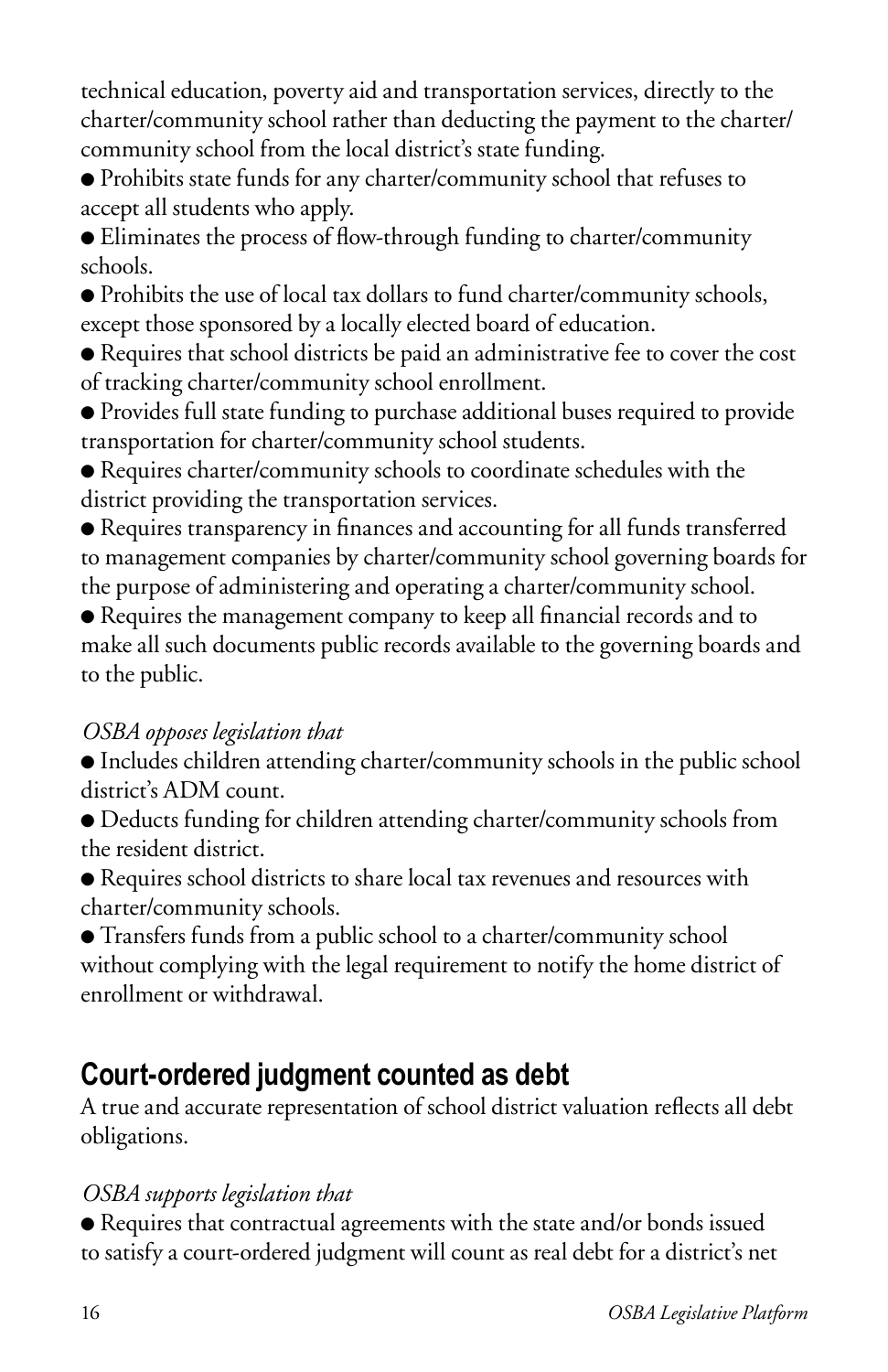indebtedness for participation in state-assisted programs.

### **Developmental disabilities services**

Local tax revenues are generated to support programs for the clients of county developmental disabilities agencies. When a locally elected board of education is providing the educational programming and services, the public school district must be fairly compensated by the respective county developmental disabilities agency.

#### *OSBA supports legislation that*

● Develops a process for fair financial compensation to those school districts that provide educational services to students that are within the jurisdiction of the county developmental disabilities agency, but whose developmental disabilities board declines to provide financial compensation to the actual provider.

### **Diversion of voter-approved tax revenue**

Voters must be assured that revenues raised through taxes will go directly for the purposes stated. Voter-approved tax funds generated for education purposes must be administered by locally elected boards of education and must be spent only for public education purposes.

#### *OSBA supports legislation that*

● Prohibits the diversion of voter-approved tax money without the approval of voters.

#### *OSBA opposes legislation that*

● Diverts voter-approved tax funds to another purpose without voter approval.

### **Earmarking/tax increases**

An adequate level of support for every Ohio public school student requires additional state revenues. Any additional revenues generated to support public education must be earmarked to ensure that they are spent for the designated public education purpose. New or additional sources of funding shall not be used to supplant general revenue funds or lottery profits funds currently designated for public education support.

#### *OSBA supports legislation that*

● Provides the necessary revenues to support an adequate and equitable system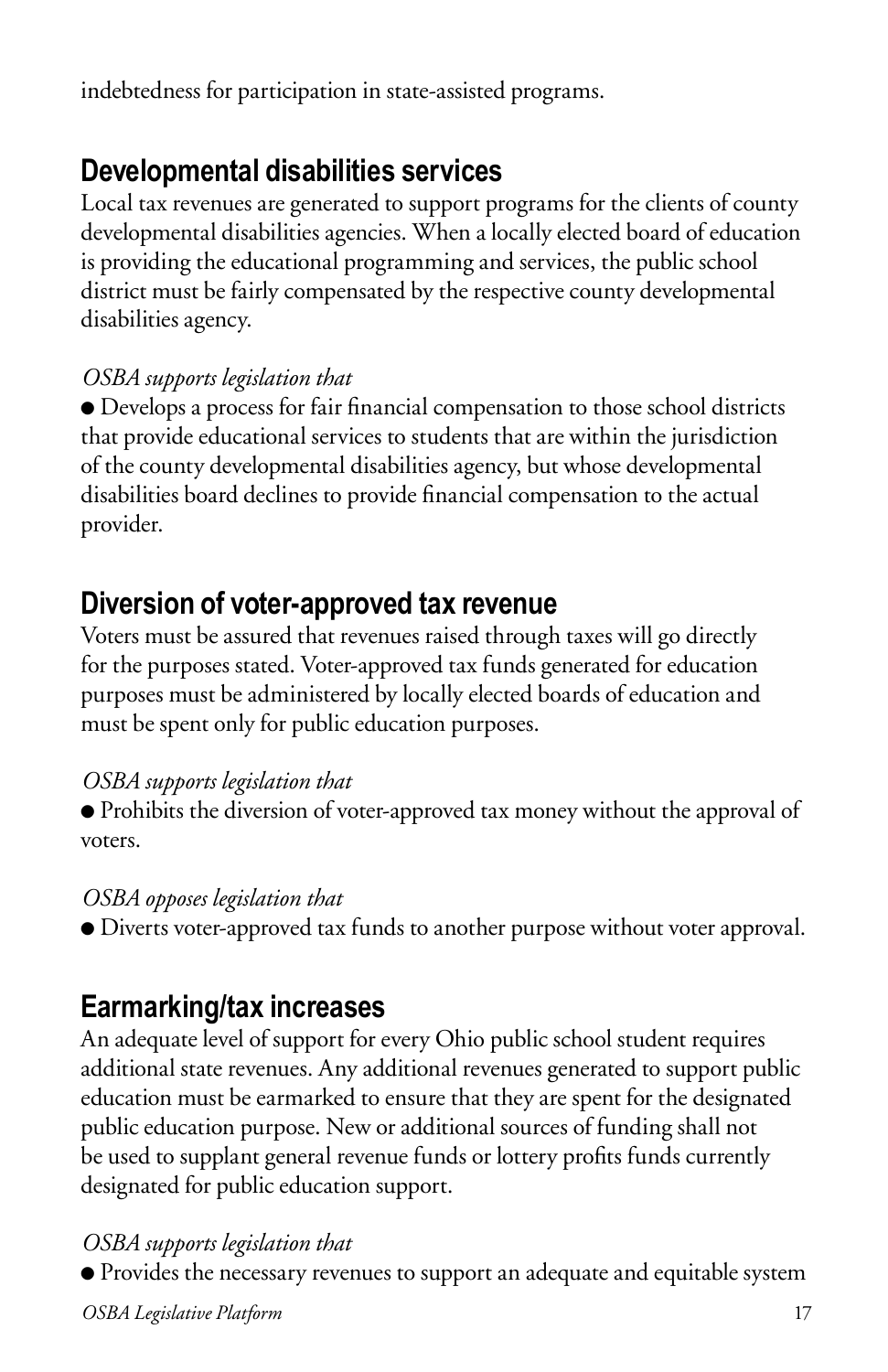of funding public schools in Ohio and to permit them to offer a high-quality educational program to every student.

● Provides an increase in state revenues either through the enactment of an increase in the state sales tax and/or the state personal income tax and/or the commercial activities tax.

● Separately appropriates all lottery and casino profits funding to be allocated to districts on a per-pupil basis.

### **Educational service centers funding**

Educational service centers (ESCs) serve as a vital link and partner in the educational process. Governed by locally elected boards of education, ESCs are considered to be school districts under state law and as local education agencies under federal law. ESCs provide a wide variety of direct and support services, including curriculum development, staff development, technology assistance and special education services to the public school districts they serve, as well as shared services with other governmental bodies. ESCs save the state of Ohio and school districts money through cost-effective, collaborative ventures that expand equitable access to resources and maximize operating and fiscal efficiencies. Despite diminishing levels of state financial support, ESCs have maintained high levels of service by becoming more entrepreneurial in their operations.

### *OSBA supports legislation that*

- Provides an adequate funding mechanism for educational service centers that provides for inflationary growth.
- Requires state funding for facilities to be part of the educational service centers' funding formula.

### **Election opportunities**

Public education depends upon support from local communities through voter-approved tax levies and bond issues. Because the cycle of elections and revenue collection requires sufficient opportunity to place issues before the public for approval, the current practice of a primary election and a general election, combined with the opportunity for two special elections, is necessary.

#### *OSBA opposes legislation that*

● Reduces the number and frequency of election opportunities available to school districts for ballot issues.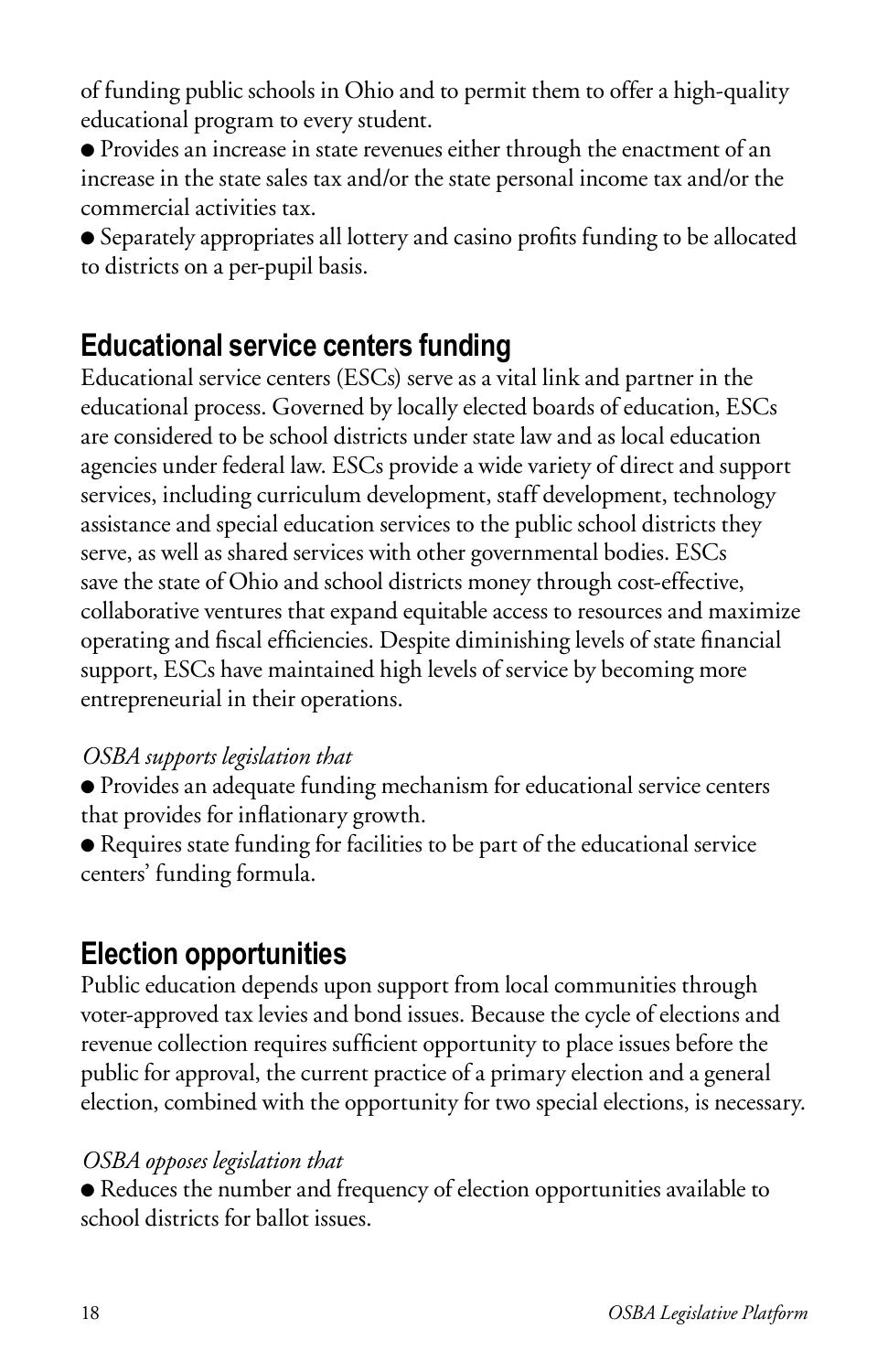### **Facilities**

OSBA supports a state facilities funding program that provides access to state support when public school districts determine that a facility program is required. The facility program must address the demands upon districts and issues related to classroom facilities caused by state operating requirements and expenditure and reporting standards. A facility program must be subject to state standards for school construction, rather than on a state-prescribed schedule.

### *OSBA supports legislation that*

- Provides funds and resources to support school safety programs.
- Provides for safe facilities that meet building codes, are conducive to providing educational services and support the inclusion of technology in the classroom.

● Uses median income of the district's residents as a measure of fiscal capacity, in addition to recognized valuation.

● Immediately reflects in the facilities funding formula changes in valuation resulting from legislative or judicial action.

● Requires school buildings determined to be unsafe by local fire and health departments to be upgraded immediately.

● Authorizes locally elected boards of education that have unsafe buildings in their district to impose an emergency capital improvements levy to upgrade and correct the unsafe conditions in the facility.

● Requires the state to provide its full faith and credit as backing for all local facility bonds.

● Repeals the 1/2-mill maintenance requirements.

● Provides funds to support mandated programs, such as all-day kindergarten, preschool programs and accessibility needs.

### **Fees**

Funds provided for educational purposes should be directed only for educational purposes. Accordingly, user fees must not be charged to local educational agencies.

#### *OSBA supports legislation that*

● Eliminates or reduces state-imposed fees for board of election expenses and auditor fees.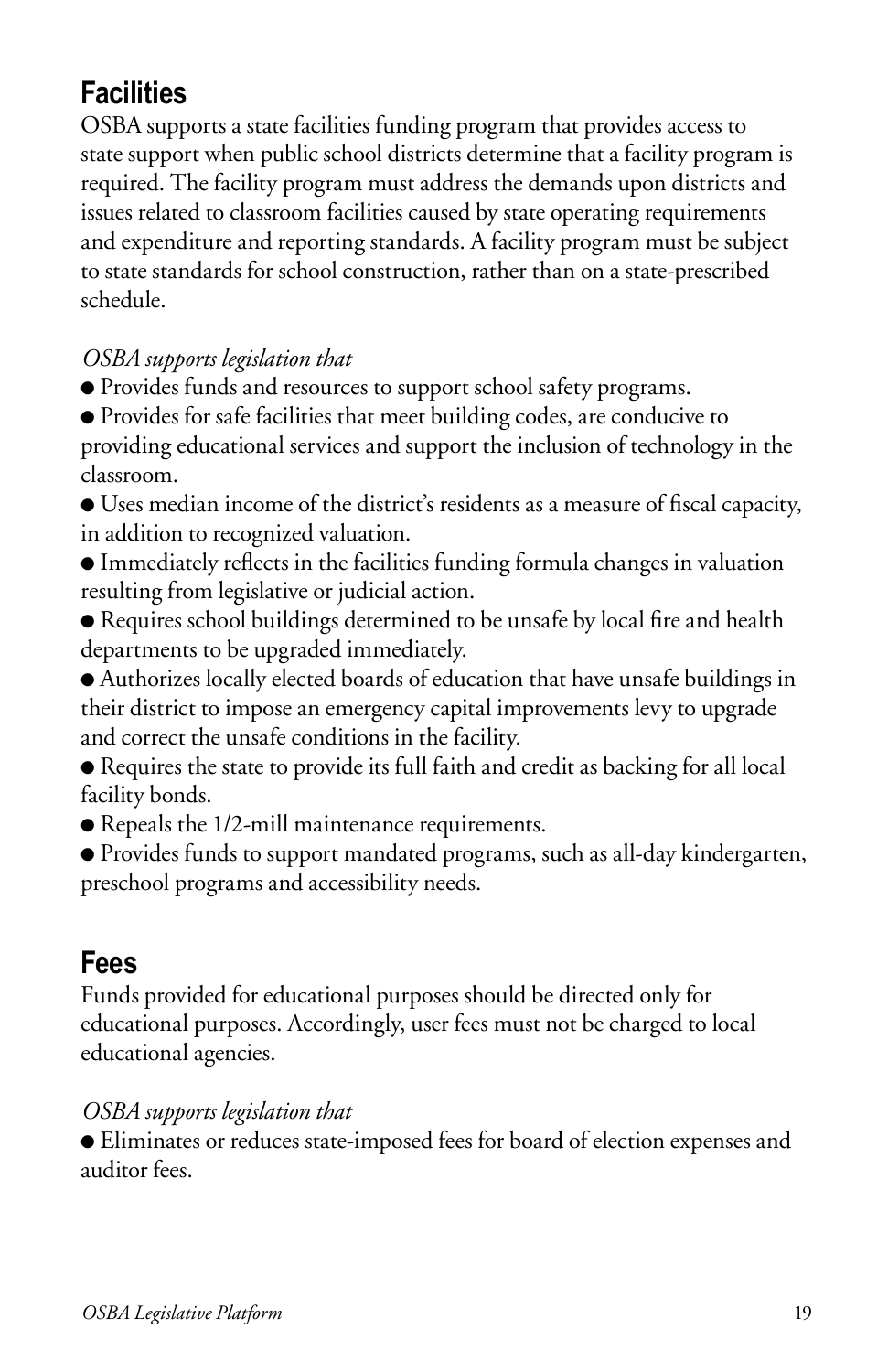● Requires districts to incur a debt limit that will harm a district's financial position.

● Attempts to pass on to school districts any fees by government entities to pay for services that are the normal responsibility of that entity.

### **Gambling**

The Ohio Lottery Commission's advertisements and promotions frequently pair the lottery with educational funding, which has generated misunderstanding among the general public. Such advertisements give the general public the false impression that gambling and the lottery are a major source of educational funds. While the lottery, by law, does direct lottery profits to education, such revenues are not sufficient for educational funding and, over the years, have been used to supplant other state funding. A portion of revenues derived from gambling operations authorized by the state is also set aside for schools and other local government entities and should not be used to supplant other state funding.

### *OSBA supports legislation that*

● Prohibits advertising or campaigning by the Ohio Lottery Commission or agents of the state of Ohio that implies directly or indirectly that the funding of public education is contingent upon gambling.

#### *OSBA opposes legislation that*

● Uses profits from casinos and video lottery terminals to supplant other funding directed to public education.

### **Impact fees**

Impact fees are a source of capital expenses and have been widely used to meet school district and community needs. Impact fees are particularly useful to those districts experiencing rapid growth in residential development where the local tax base has not grown sufficiently to offset the costs associated with student enrollment growth.

### *OSBA supports legislation that*

● Provides for locally elected boards of education to propose to the voters an impact fee assessed on new housing to provide the additional revenues needed for capital expenses incurred in rapidly developing school districts.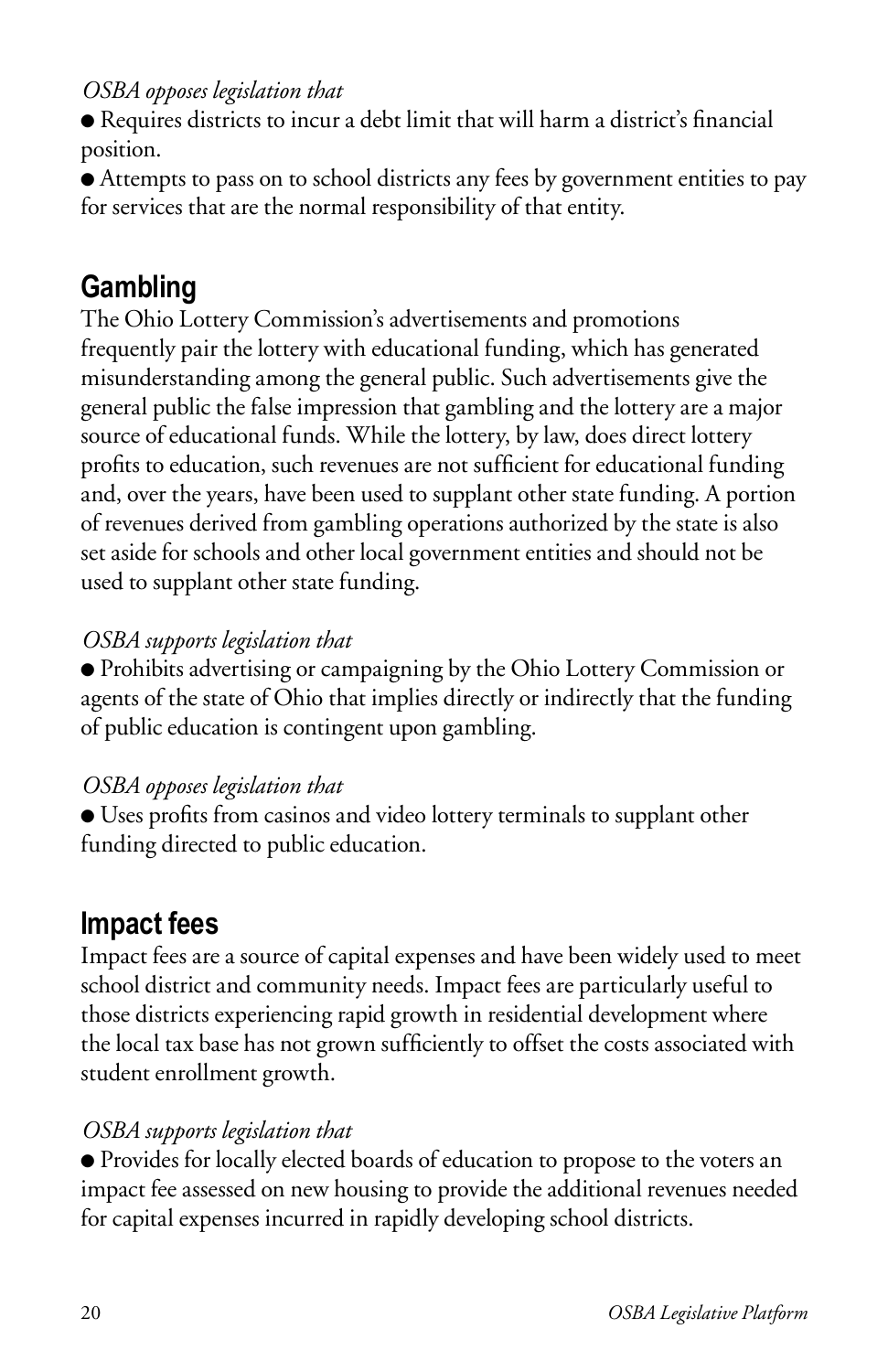### **Inflationary growth**

School districts must realize real funding growth adequate to address revenue needs without requiring voter approval of new tax levies. House Bill (HB) 920, passed in 1976, places a tax reduction factor on the inflationary growth on real property values caused by reappraisal. The net effect of HB 920 is to prevent natural growth in revenues as property values grow, thereby requiring school districts to continue to seek voter approval for school tax levies.

### *OSBA supports legislation that*

● Provides for inflationary growth to ensure an adequate and equitable funding system for Ohio's public schools.

### **Local taxing options**

The economic capacity of school communities varies widely across the state of Ohio. Locally elected boards of education benefit from the availability of flexible options that enable ballot issues designed to meet the unique economic conditions of the district.

#### *OSBA supports legislation that*

● Supports local taxing options that allow flexibility at the county, district and regional levels for school districts.

### **Medicaid**

The Medicaid School Program is administered by the Ohio Department of Medicaid and the Ohio Department of Education and reimburses schools for Medicaid-eligible services provided to children with an individualized education plan. The Ohio Department of Education is required to administer aspects of the Medicaid School Program pursuant to an interagency agreement with the Ohio Department of Medicaid.

#### *OSBA supports legislation that*

● Supports a state program that reimburses school districts for medical and related services as required by the Individuals with Disabilities Education Act that are provided to Medicaid-eligible students.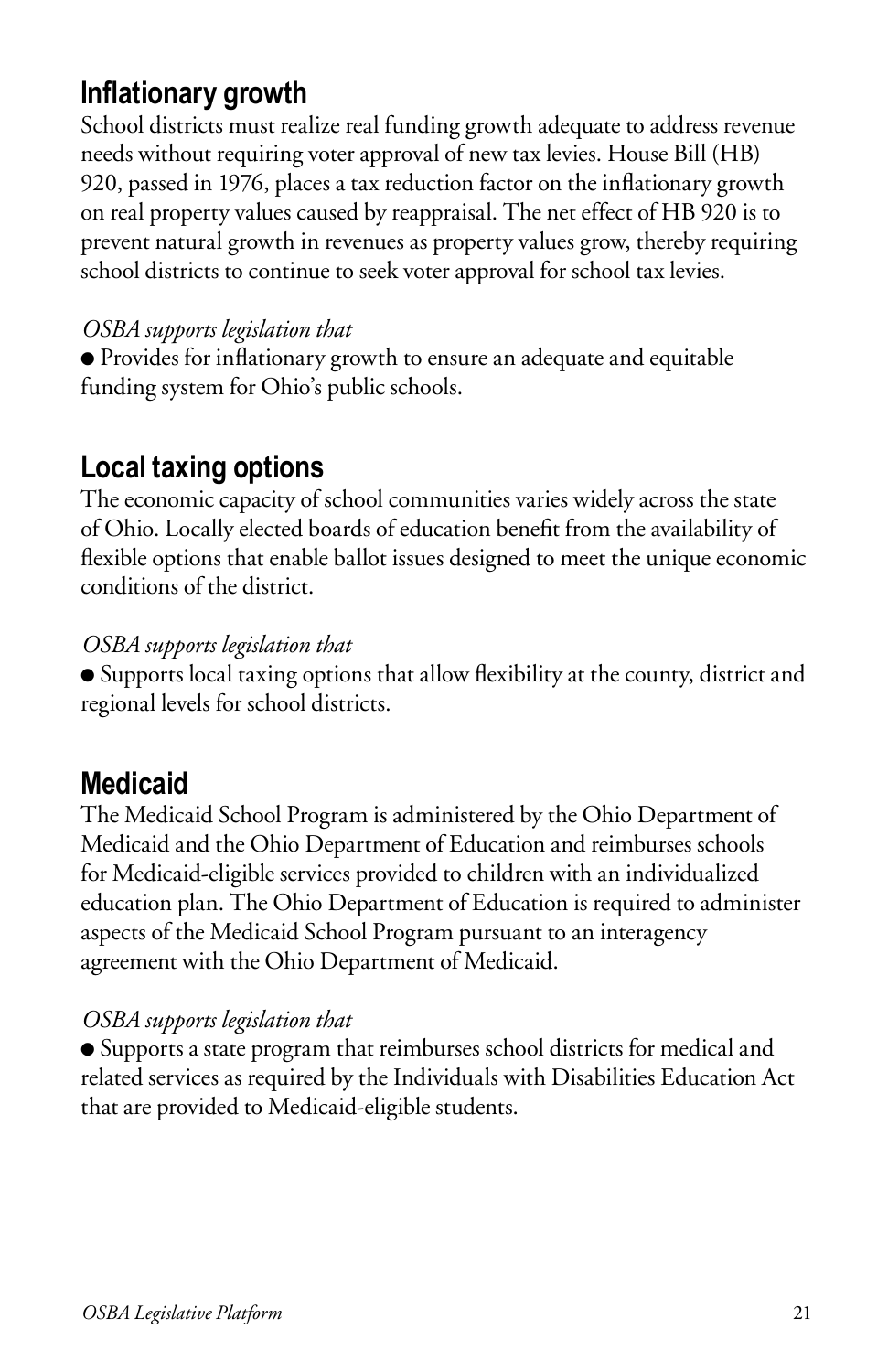### **Phantom revenue/chargeoff**

The calculation of the local share of the cost of a high-quality education must be based on a true representation of the true district valuation and effective millage rate. Such calculations must not assume a higher millage rate than the amount actually in effect.

#### *OSBA supports legislation that*

- Aligns the local share (chargeoff) of the cost of a high-quality education program with the tax reduction floor.
- Bases the local share on actual local revenues available at the chargeoff rate.
- Eliminates all forms of phantom revenue.

### **Pooling**

Locally elected boards of education must rely upon voter support to raise local tax revenues. Local property taxes raised to support public education must only be used for public education purposes.

*OSBA opposes legislation that*

● Pools local property tax revenues and/or diverts locally approved revenues to other entities.

### **Prekindergarten funding**

Prekindergarten programs benefit children, families and communities. Multiple studies have shown that high-quality prekindergarten programs lead to increased graduation rates, reduced retention rates and fewer children ultimately placed in special education.

#### *OSBA supports legislation that*

● Provides full state funding to support prekindergarten programs when the locally elected board of education chooses to offer such programs.

### **Property tax relief**

Ohio's overreliance on local property taxes to fund public education has and will continue to cause local burdens and hardships in fully funding the education system.

#### *OSBA supports legislation that*

● Increases property tax relief, while ensuring that all taxpayers pay a fair share of the cost of public education.

● Eliminates the overreliance on local property taxes.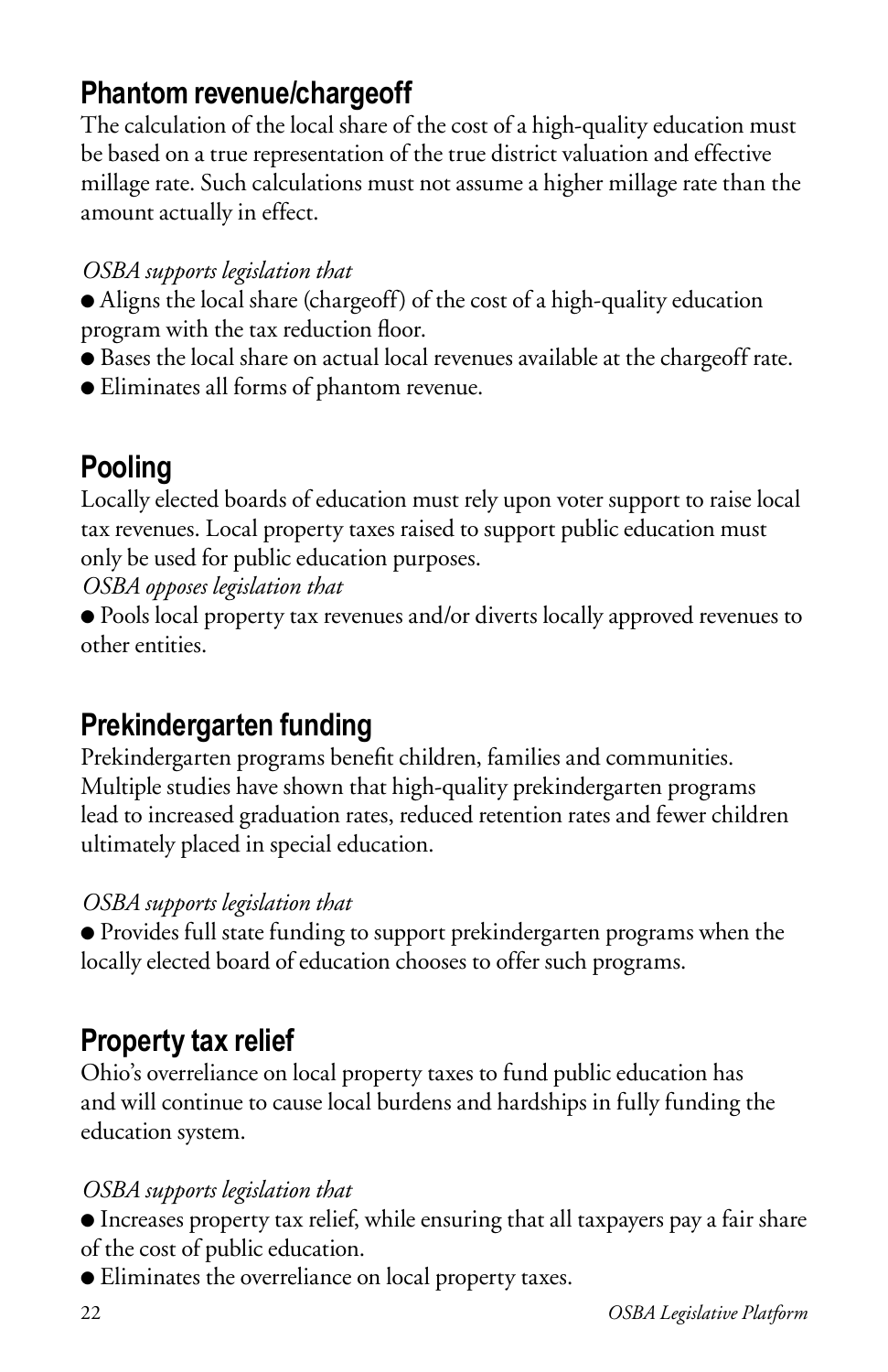● Enhances the Homestead Exemption Program to provide additional financial assistance for senior citizens.

#### *OSBA opposes legislation that*

● Achieves increased property tax relief from the existing funding for elementary and secondary education.

### **Public/nonpublic school funding**

The Ohio General Assembly is charged with providing a thorough and efficient system of common schools. Public school districts must receive no fewer state funds than the amount received by any nonpublic school.

### *OSBA supports legislation that*

● Grants Ohio's public schools at least the same per-pupil amount as the chartered nonpublic schools in Ohio receive.

● Directs any and all funds, returned to the state by charter/community schools, to traditional public schools of residence.

#### *OSBA opposes legislation that*

● Diverts state dollars from public education to support nonpublic schools.

### **Pupil transportation**

Pupil transportation presents a significant challenge for many districts. In many areas of the state, students would face great challenges in getting to school were it not for the option to ride a school bus. Rural districts often encompass a large geographic area but have low-density populations. Funding for transportation services should incentivize efficiencies and account for specific circumstances among districts.

### *OSBA supports legislation that*

- Provides sufficient funding for every child who rides a school bus.
- Rewards schools for efficiency.
- Incentivizes school districts to transport students residing within one to two miles of their school.

● Incentivizes school districts to provide transportation for high school students.

● Fully compensates districts for the transportation of students to schools which are not part of the district.

● Provides for better support of rural districts with low density and low wealth.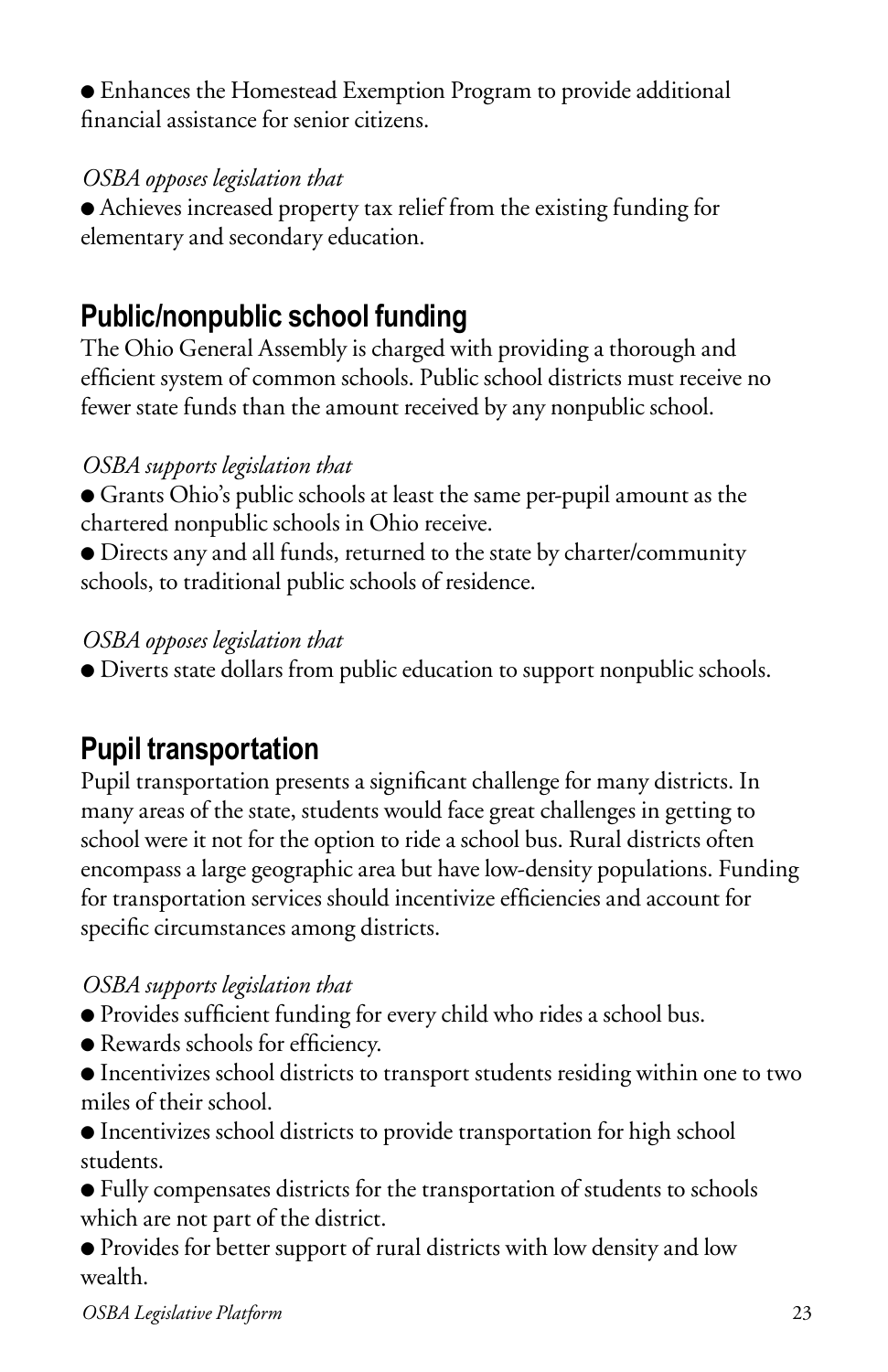● Operates separately from the education funding formula to ensure districts actually receive the state transportation levels to which they are entitled.

● Limits the requirement for public school districts to provide transportation to only those days that are synchronous with the public school district adopted calendar.

● Fully funds districts for the cost of transportation of special education students, foster children, and homeless students who receive transportation accommodations.

### **Robin Hood**

OSBA believes school funding must be equitable among Ohio's diverse public school districts.

#### *OSBA supports legislation that*

● Provides the funding changes necessary for adequacy and equity, without lowering the funding of other districts.

● Supports a high-quality educational program for all public school students, regardless of their geographical location in the state.

### **School bus purchase and transportation reimbursement**

Because safe and reliable pupil transportation depends on the availability of mechanically sound vehicles, locally elected boards of education rely upon scheduled state reimbursement payments to maintain their transportation fleets.

#### *OSBA supports legislation that*

● Provides for the revision of state standards for school bus purchase reimbursement to consider the age and condition of the bus to be replaced, as well as the mileage.

● Reinstates state funding for bus purchase reimbursements and operating expenses.

● Makes a state appropriation to replace all buses that are more than eight years old and do not have the latest safety features.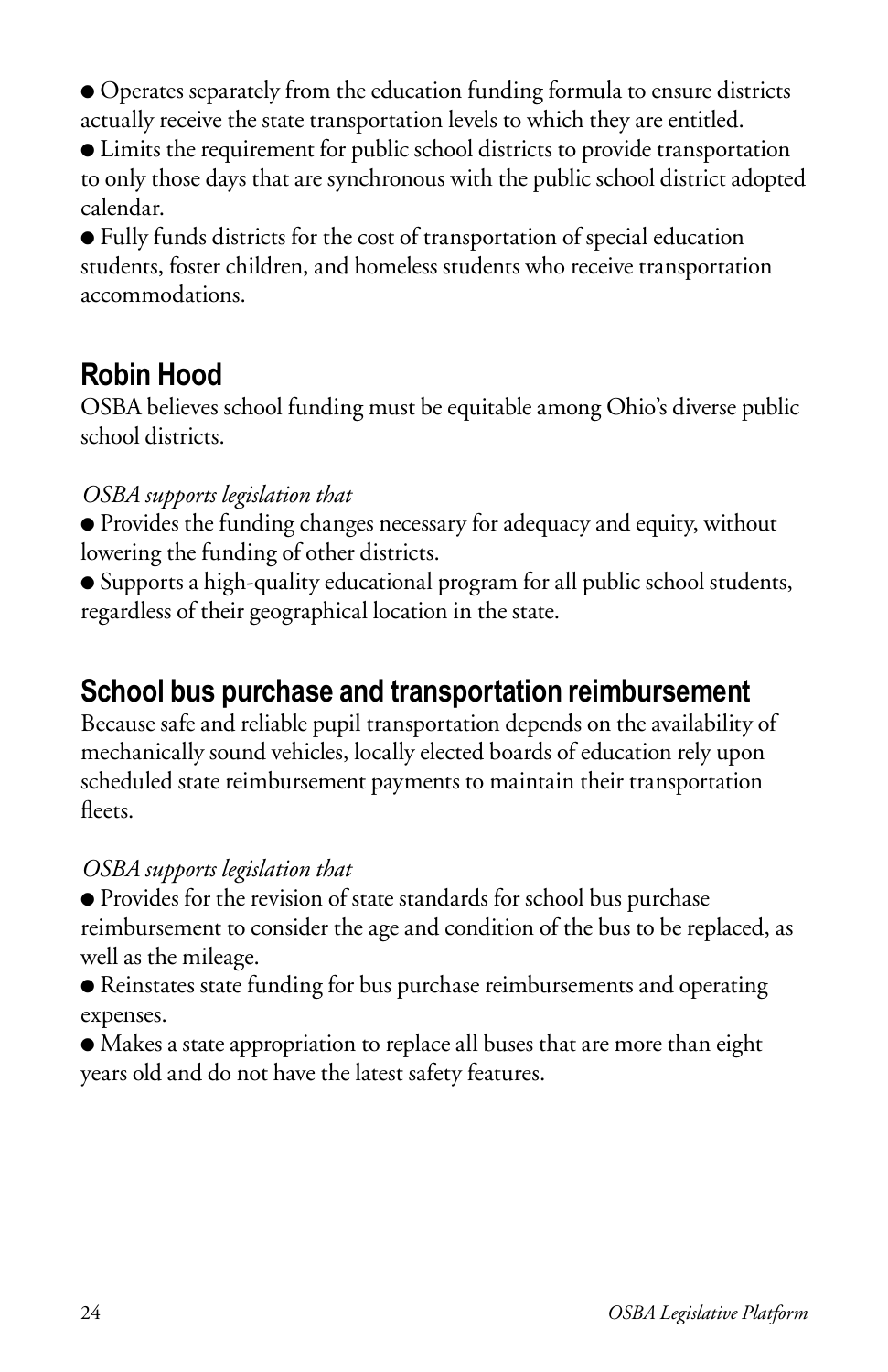### **School district income tax**

An increasing number of school districts rely on school district income taxes for a portion of their funding. Tax credits for senior citizens on fixed incomes increase the likelihood that these voters will support income tax levy campaigns.

### *OSBA supports legislation that*

● Provides for increasing the senior citizen school district income tax credit.

● Establishes and enforces strict rules for reporting school district state income tax identification numbers.

### **School district levy reduction/repeal**

School district levy requests are based on five-year or longer projections of costs and revenues. The ability to repeal levies within the first five years could increase the need for more frequent levy requests.

#### *OSBA opposes legislation that*

● Allows a reduction or repeal by citizen petition and vote of any levy that has been approved by the voters unless such referendum has been initiated by the school district.

### **School district liability**

Excessive court judgments against school districts can seriously impair the district's ability to provide an adequate education to its students.

#### *OSBA supports legislation that*

● Allows school districts to recover legal costs for any appeal of a court judgment when no monetary damages were issued by the court.

#### *OSBA opposes legislation that*

● Increases a school district's potential liability or increases the damages potentially assessed.

### **School-funding factors**

OSBA believes school-funding distribution formulas must be equitable and adequate across Ohio's diverse public school districts.

#### *OSBA supports legislation that*

*OSBA Legislative Platform* 25 ● Makes adjustments in school funding based on operational costs, needs of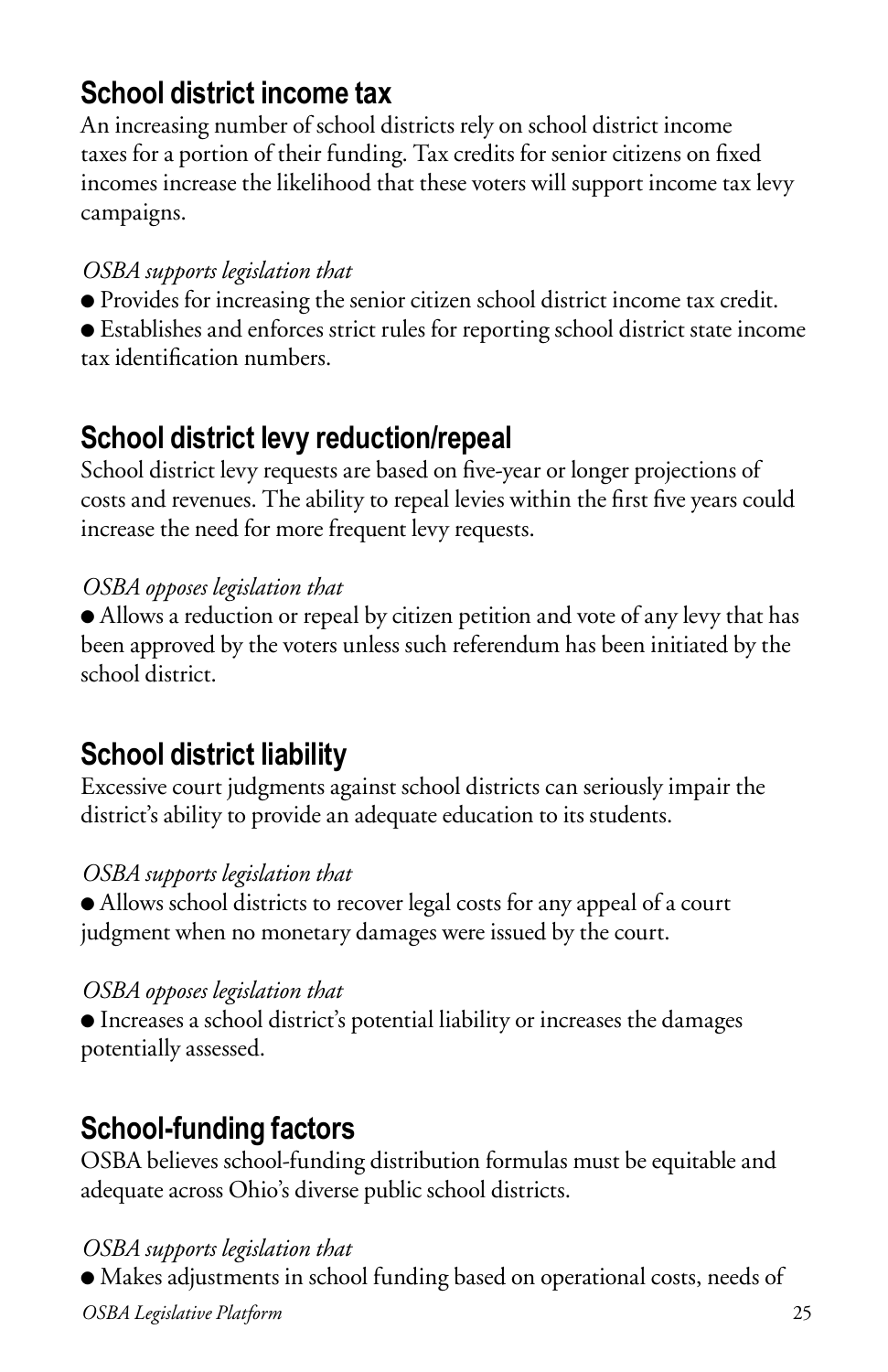students and geographical challenges and funding capacity that exist among school districts.

### **Self-insured workers' compensation program**

School districts that are self-insured for purposes of workers' compensation realize benefits such as self-administration and claim-related cost savings.

#### *OSBA supports legislation that*

● Allows all public school districts in Ohio to self-insure for the purposes of workers' compensation programs.

### **State fuel tax exemption**

All local governments, including school districts, should be exempt from all state taxes in order to avoid the imposition of a double tax on local taxpayers.

#### *OSBA supports legislation that*

● Exempts fuel purchased by boards of education from the state fuel tax.

### **State investment in education**

The Ohio Constitution requires the Ohio General Assembly to provide for a thorough and efficient system of common schools. The state's commitment to public education was strengthened by the 1851 Ohio Constitution's mandate that "it shall be the duty of the general assembly to … encourage schools and the means of instruction and to make such provision, as will secure a thorough and efficient system of common schools throughout the State." An investment in education is an investment in the future of Ohio's citizens and must be the top priority of everyone.

#### *OSBA supports legislation that*

● Makes the support of public education the state's number one priority.

#### *OSBA opposes legislation that*

● Attempts to shift the responsibility of costs to locally elected boards of education.

### **Tangible personal property tax replacement**

The local tax base relies on the fair and accurate assessment of property values. Challenges to an assessed value must be reported to all affected taxing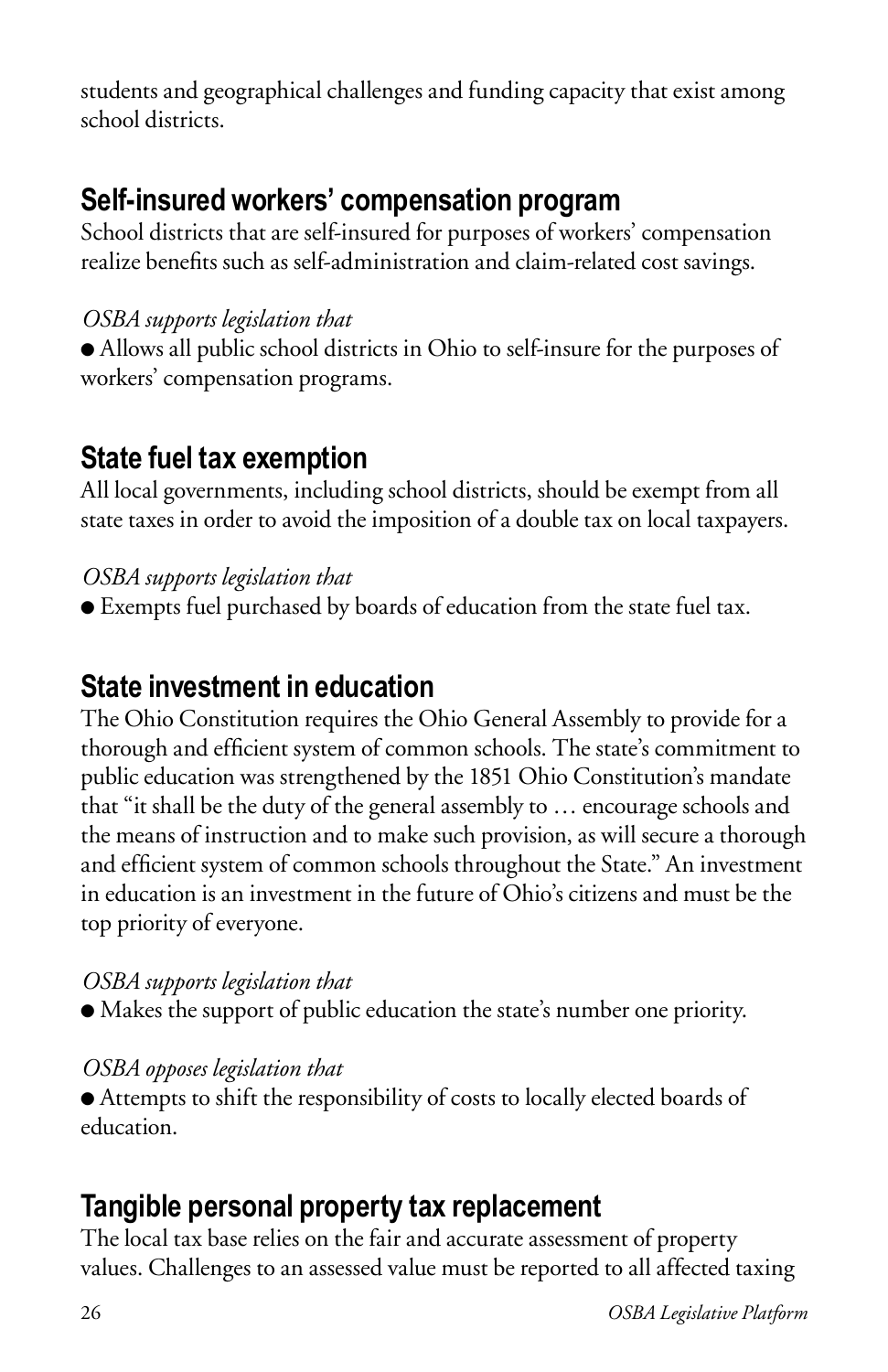authorities at the time the challenge is filed. Any affected taxing authority must have standing to appeal decisions on valuations. Tangible personal property tax and public utility tangible property tax revenues are no longer applied, and replacement of these losses have been phased out from all but a few districts.

### *OSBA supports legislation that*

● Reinstates state reimbursement that fully matches the loss of the local tangible personal property tax base.

● Assesses no interest payment in cases when repayment is necessary due to an error on the part of the taxpayer.

### **Tax abatements**

Tax abatements siphon critical funding away from public school districts, leaving local taxpayers to make up the difference.

### *OSBA supports legislation that*

● Requires that locally elected boards of education be involved in all discussions and decisions regarding tax abatements.

● Grants locally elected boards of education the authority to enter into negotiations to receive compensation for lost revenues with entities granting abatements and with businesses receiving abatements.

● Grants locally elected boards of education veto power if, in the board's judgment, the abatements adversely impact the district.

- Requires locally elected boards of education to receive state-mandated compensation based on all payroll generated from the abatement (whether tenant or owner).
- Requires locally elected boards of education to receive all reports, studies and information available regarding the abatement.

● Allows locally elected boards of education to have standing to institute legal action if the recipient of an abatement has not complied with the terms of a tax abatement.

● Prohibits a township, municipality or county from imposing a unilateral tax exemption upon a school district.

### **Tax policy**

Ohio's tax system must be stable, competitive and reflective of the current economy. The funding of public education is a shared responsibility of the state of Ohio and local communities. Tax policy at the state level has a direct influence on local revenues. It is essential to maintain an appropriate balance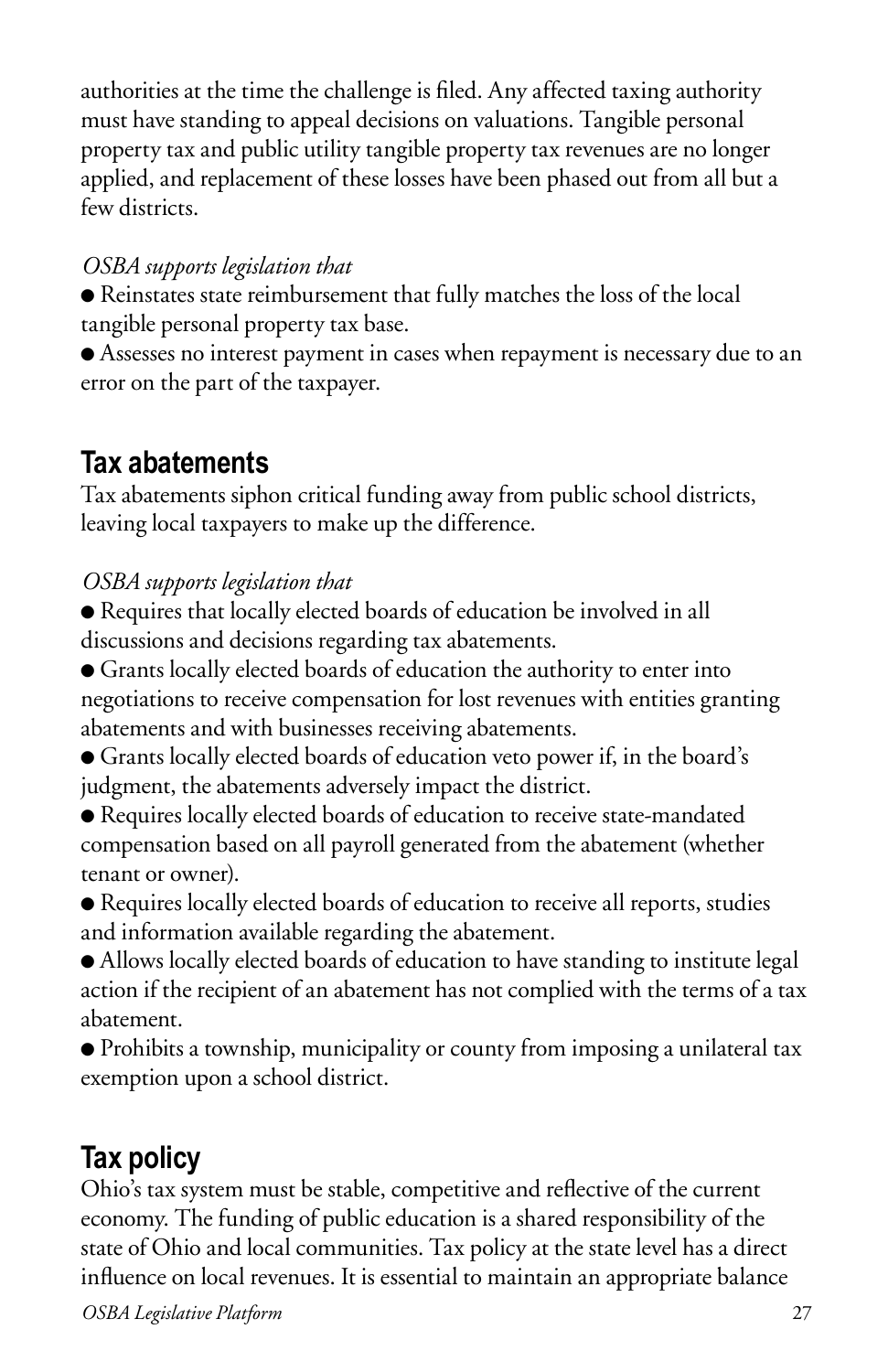between state and local revenues. State actions that reduce local revenue resources must be accompanied by appropriate increases in state education funding.

### *OSBA supports legislation that*

● Requires all sectors of the economy to pay their fair share of the cost of public school education and state government.

● Replaces lost revenues with state funds when legislation results in local revenue losses, such as a reduction of the tax base, exemptions from taxation or other tax structure changes.

### **Taxing/spending limitations**

Locally elected boards of education should have the opportunity and flexibility to work with their local communities on taxation and spending issues without restrictions from the state.

#### *OSBA supports legislation that*

● Preserves and supports the right of locally elected boards of education to challenge or appeal property tax valuations.

#### *OSBA opposes legislation that*

● Restricts local taxation and spending by school districts.

### **Unfunded/underfunded mandates**

Unfunded or underfunded mandates create burdens locally and sometimes disproportionately across school districts in Ohio. Federal and state officials should be conscious of mandate burdens being shouldered by public school districts.

#### *OSBA supports legislation that*

● Prohibits the U.S. Congress, the Ohio General Assembly and federal or state administrative agencies from enacting or promulgating statutes or rules that result in unfunded and underfunded mandates.

● Requires that fiscal impact statements accompany all school-related proposed statutes or rules.

#### *OSBA opposes legislation that*

● Does not have funding associated with it.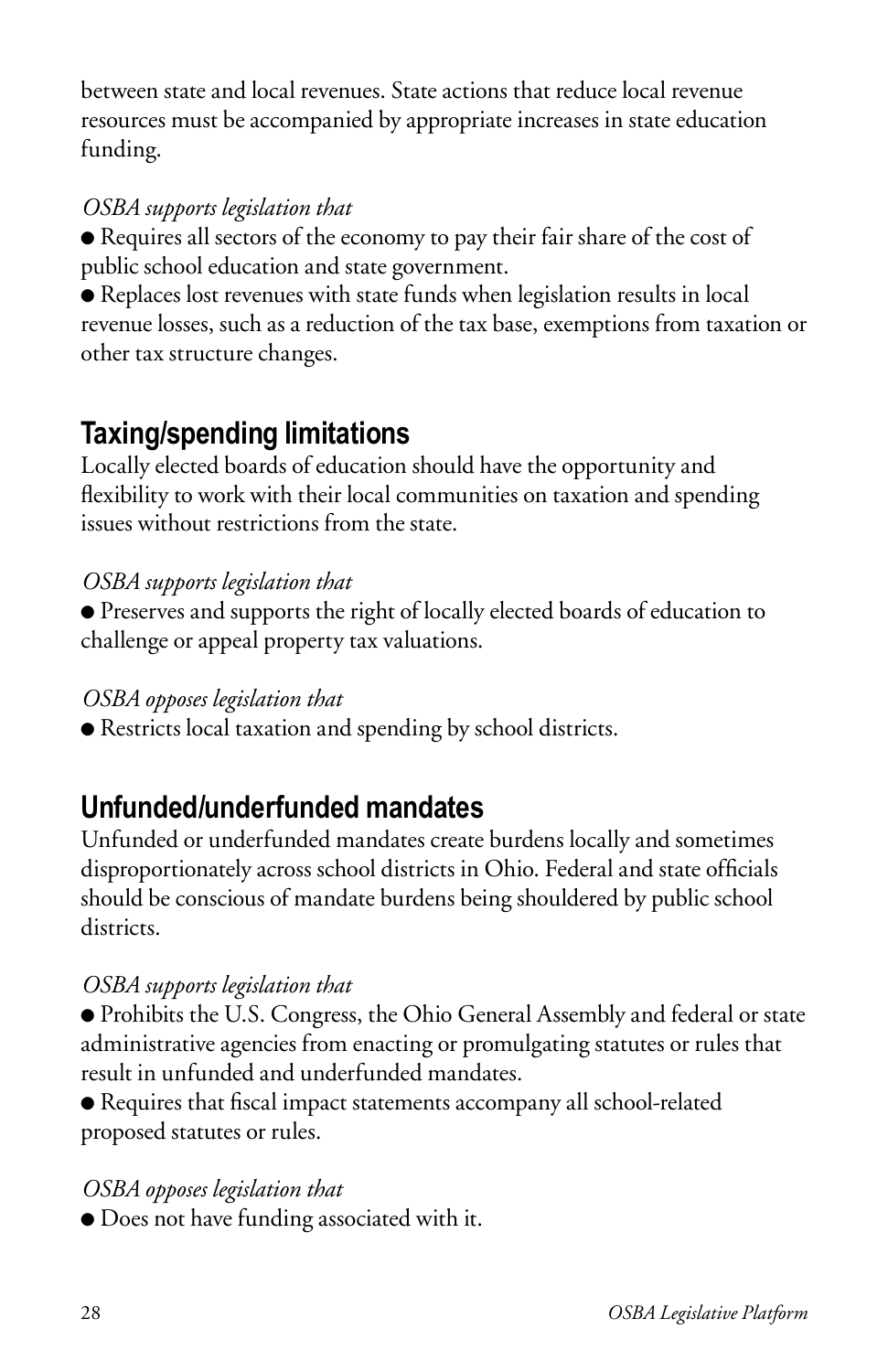# **Personnel**

The effective recruitment and retention of high-quality staff are critical for the success of any school district. Properly trained and highly motivated personnel can provide maximum learning opportunities for students. Ongoing evaluation of staff performance is essential.

Ohio enacted a comprehensive collective bargaining statute in April 1984. The enactment of the collective bargaining bill and a series of court cases, particularly in the area of teacher evaluation and nonrenewal, have made it difficult for locally elected boards of education to effectively manage schools. OSBA believes that changes and modifications to Ohio Revised Code Chapter 4117, as well as to Chapter 3319, are necessary.

### **Collective bargaining**

OSBA believes that some board affairs, such as, but not limited to, the length of the school day and school year, class size, curriculum, course of study and textbook and instructional materials selection, may not be appropriate matters for formal negotiations.

### *OSBA supports legislation that*

- Restores management rights to the collective bargaining statutes.
- Recognizes the right of employees to organize for professional organization goals, without interference, coercion or reprisal from the board or its representatives, and guarantees employees the right to refrain from joining any organization.
- Permits parties to negotiate mutually satisfactory dispute resolution processes.
- Provides penalties and sanctions imposed upon striking public employees that are an effective deterrent to such strikes.
- Limits picketing at the residence and/or places of business of public officials.
- Requires a 10-day written notice prior to the commencement of picketing, striking or other concerted refusal to work.
- Allows locally elected boards of education to suspend individual employment contracts for all types of employees for economic considerations.
- Limits the ability of a local collective bargaining agreement from impeding a district's ability to suspend individual employment contracts.

● Supports innovative approaches to employee compensation initiated on the local level.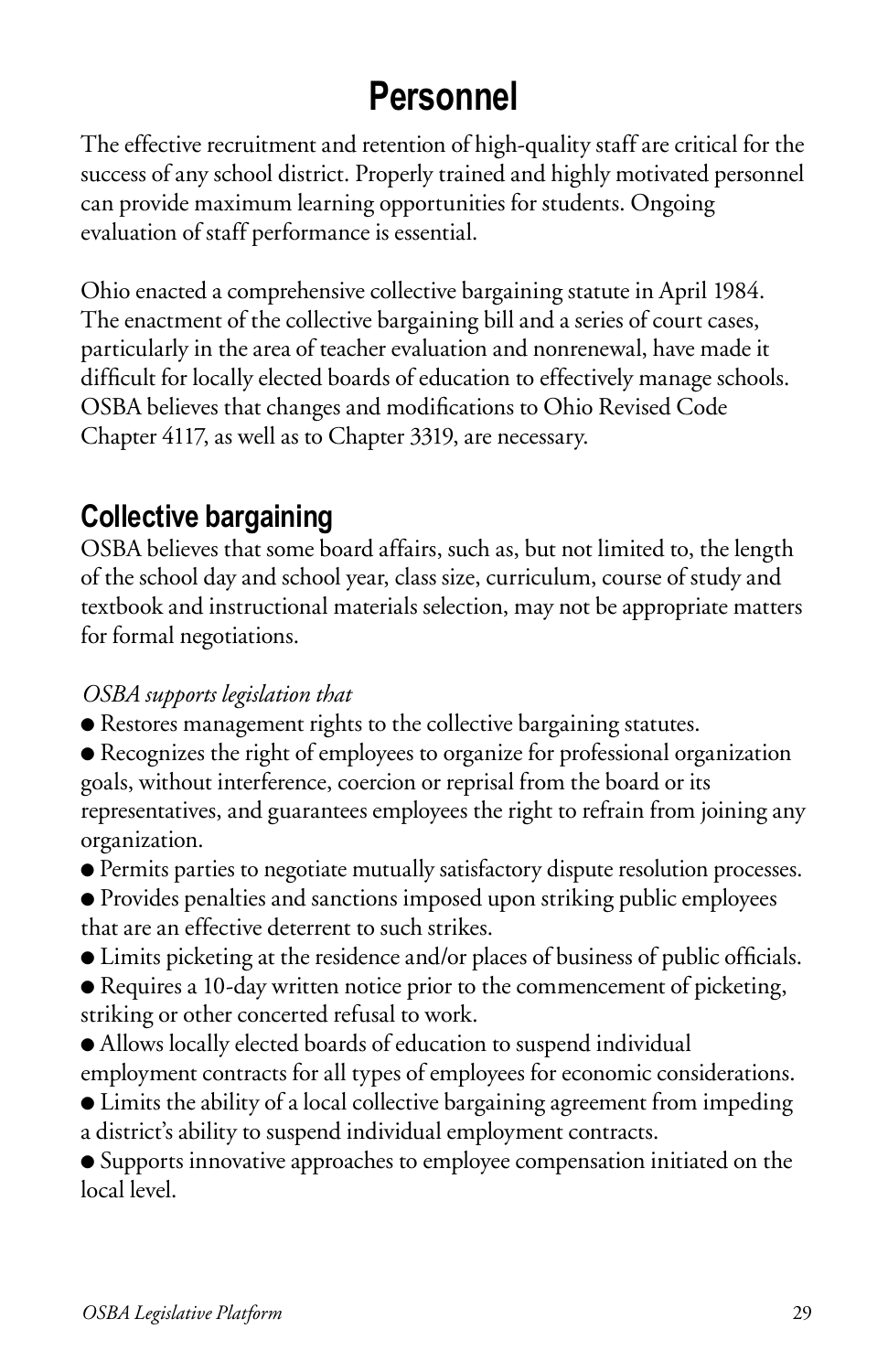● Places restrictions on the exercise of free choice of either party in designating its representatives to the bargaining team.

● Mandates joining an organization by a scheme of fees, assessments or other coercion by an organization upon nonmembers.

- Permits any person or agency to intervene in negotiations or a job action without the agreement of all parties.
- Permits strikes by public employees.

● Imposes binding arbitration as a method of resolving collective bargaining disputes.

### **Confidentiality of personnel applications**

Maintaining confidentiality permits districts to attract the best candidates possible for employment or promotions.

#### *OSBA supports legislation that*

● Provides through the Ohio Public Records Act that applications for employment, including applications for promotion, are confidential and not subject to disclosure except at the discretion of the locally elected board of education.

### **Evaluations**

Evaluations serve as both an evaluative process and a communication tool between the employer and employee. Evaluations communicate desired outcomes to employees and help employees see how their work and expected contributions benefit their schools.

#### *OSBA supports legislation that*

● Provides for evaluations of all school employees.

● Permits the removal of employees who do not correct identified deficiencies and improve their performance.

● Creates a probationary period for those employees who have deficiencies noted in the evaluation process so that they may correct deficiencies. Failure to correct deficiencies after appropriate intervention may be cause for termination.

● Authorizes the components of evaluations to be developed locally, including job descriptions and performance standards.

● Mandates that personnel evaluations of employees be confidential records which may be released only at the discretion of the board.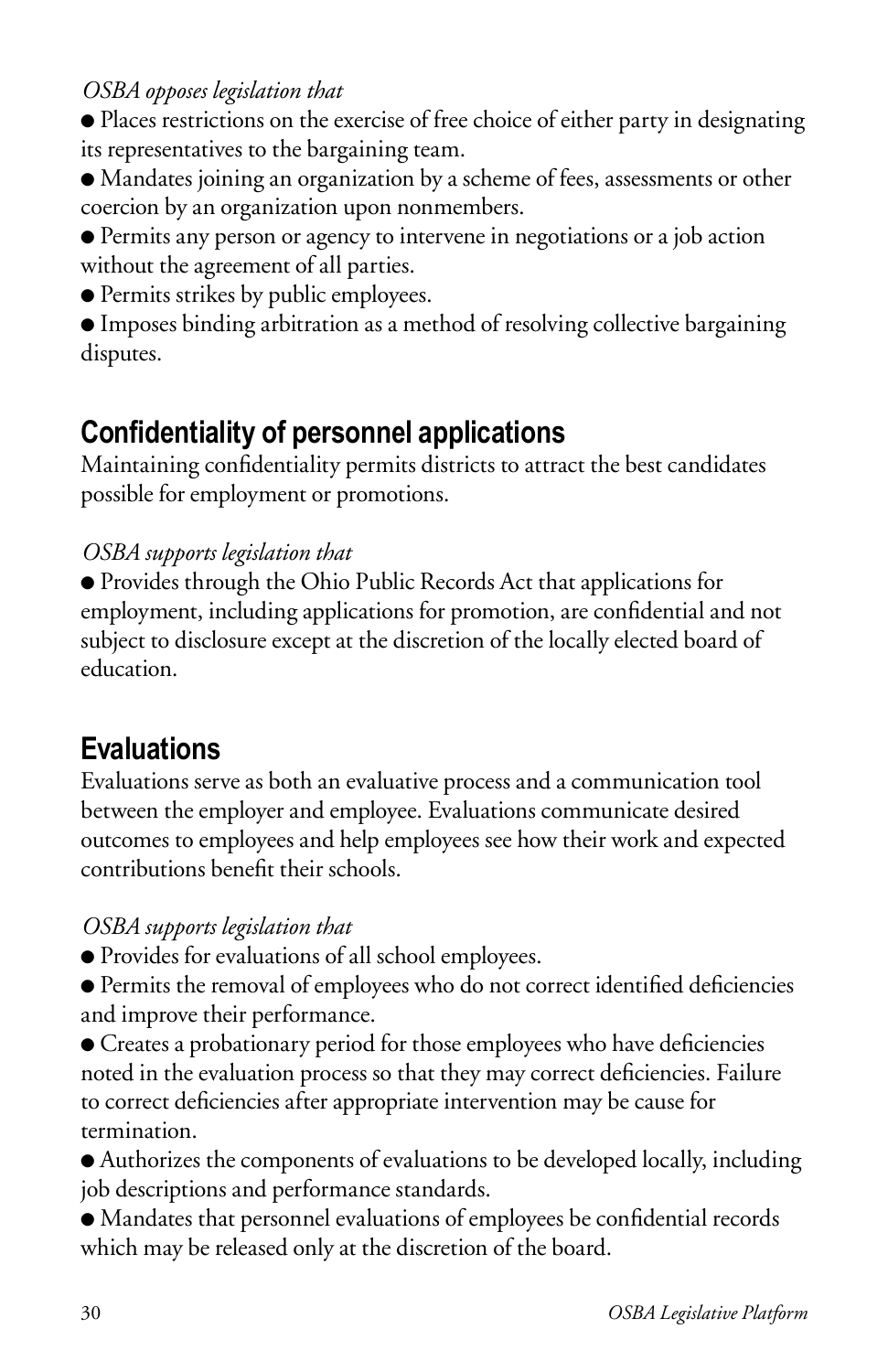● Requires evaluations of school personnel in a manner that hinders a board's ability to nonrenew an employee.

### **Health care**

Health care pooling may offer significant savings for districts.

#### *OSBA supports legislation that*

● Supports the concept of expanding health care pooling, provided that school districts maintain local decision-making authority, that their employees maintain quality benefit levels and that significant cost savings or other efficiencies are created by the pooling.

### **Professional development**

Students must be prepared to compete in the global marketplace. Consequently, teachers must be prepared to provide modern methods and instructional strategies that meet the academic needs of students.

#### *OSBA supports legislation that*

● Requires institutions of higher education for teachers to include in their curriculum courses in technology, classroom management, trauma-informed training, crisis management and behavior management, including training in appropriate behavioral intervention techniques.

### **Retirement systems**

Ohio school employee retirement systems offer benefits to their members and may help attract and retain employees. OSBA supports the school employee retirement systems and has not opposed benefit enhancements in the past. However, when determining pension benefits and eligibility, the State Teachers Retirement System (STRS) and State Employees Retirement System (SERS) should consider current demographic realities such as life expectancy and the number of years employees remain in the workforce.

#### *OSBA supports legislation that*

● Includes representation of locally elected boards of education on the STRS and SERS boards.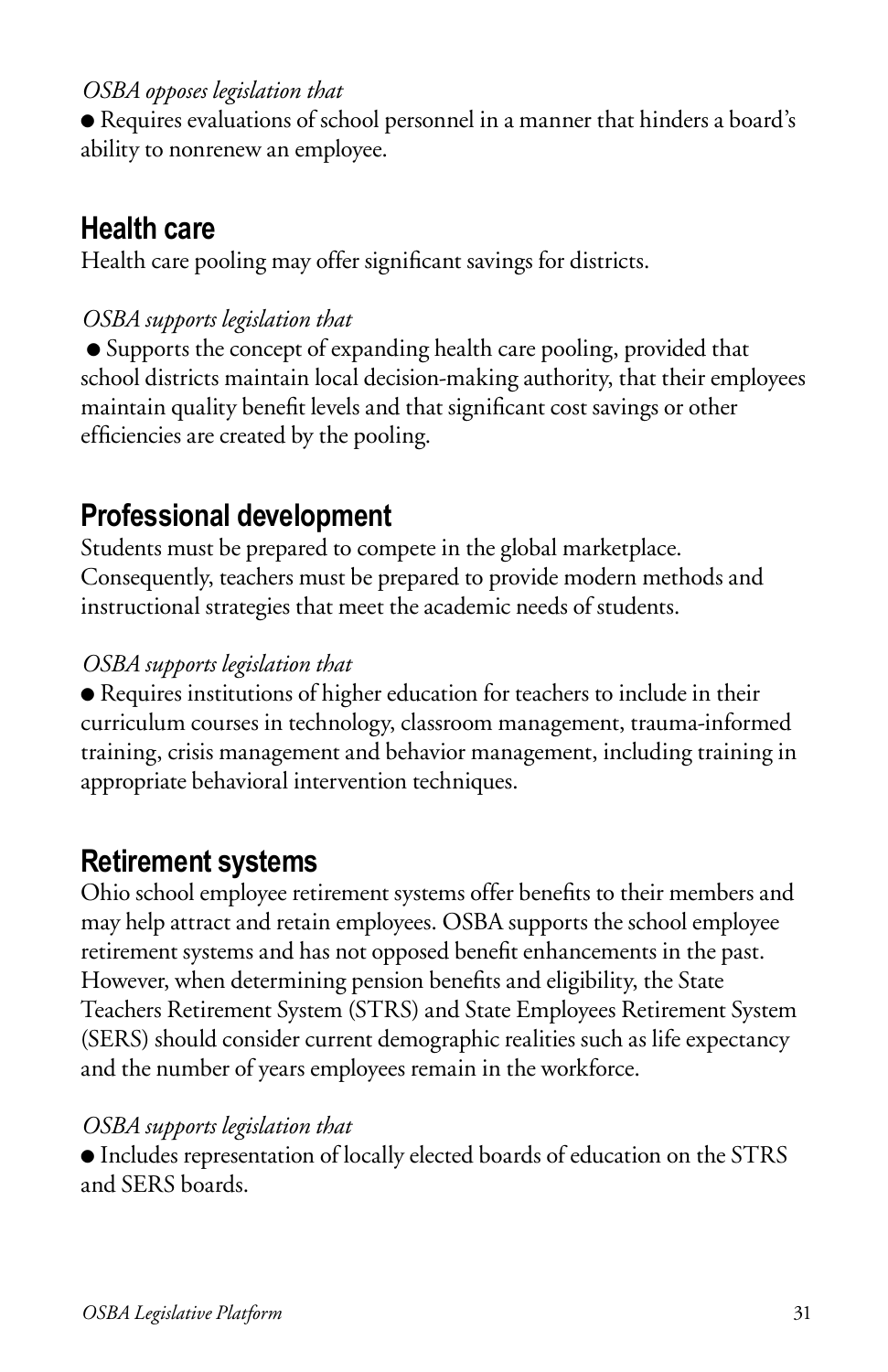● Provides future benefit enhancements proposed by STRS and SERS unless the enhancement is accompanied with a reduction in the 14% employer's share and repeal of the SERS surcharge.

● Increases the employer's share to cover increases in costs.